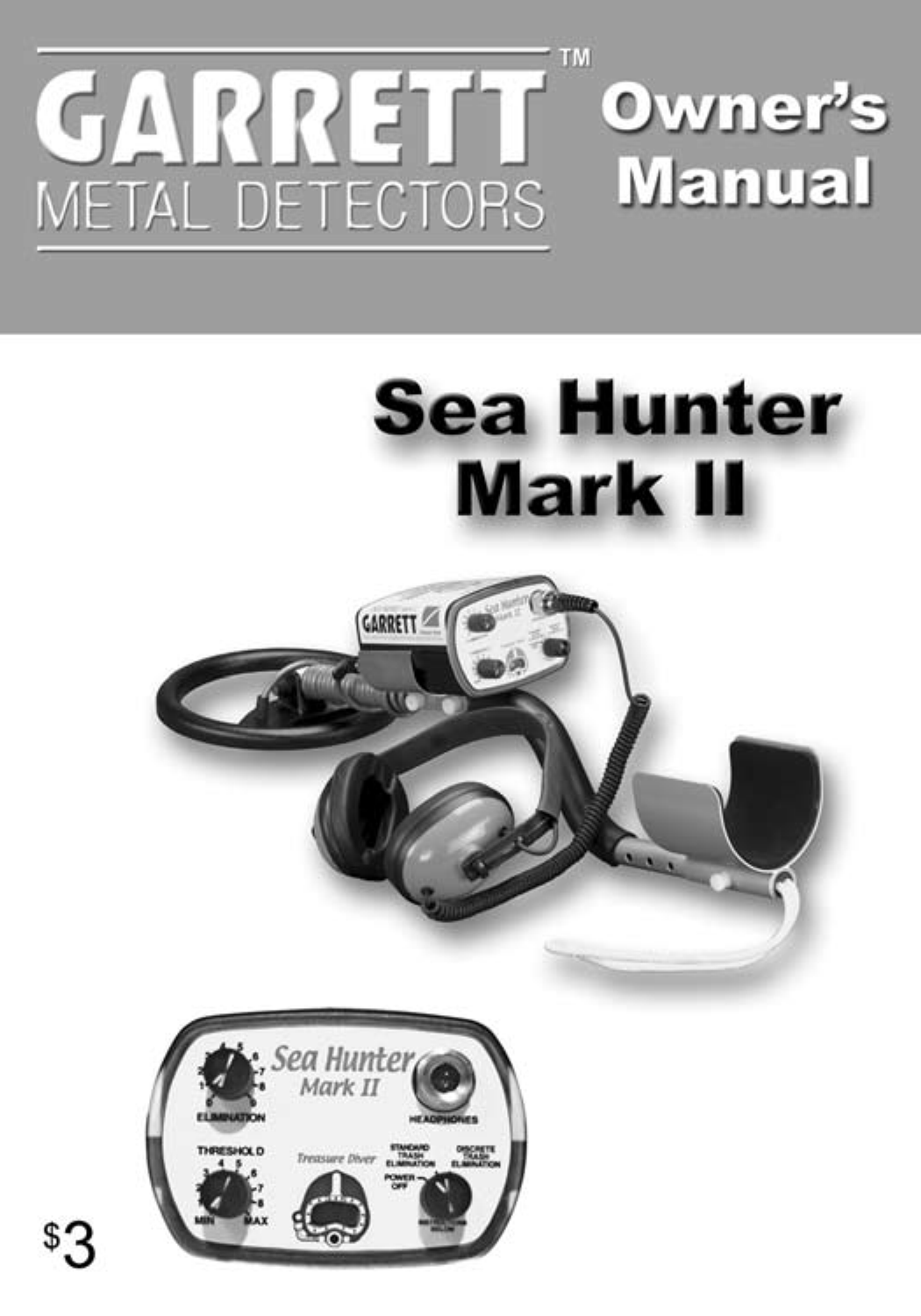# **TABLE OF CONTENTS**

| To the Owner                   | 4  |
|--------------------------------|----|
| <b>Control Functions</b>       | 6  |
| Search Modes                   | 8  |
| Assembly                       | 13 |
| <b>Operating Procedure</b>     | 17 |
| <b>Field Recommendations</b>   | 18 |
| Search and Recovery Tips       | 20 |
| Cautions                       | 25 |
| Maintenance                    | 27 |
| <b>Battery Replacement</b>     | 28 |
| <b>Recommended Accessories</b> | 30 |
| Specifications                 | 31 |
| <b>Repair Service</b>          | 32 |
| Warning                        | 34 |
| Recommended Reading            | 35 |
| <b>Mind Your Manners</b>       | 37 |
| RAM Book Order Form            | 39 |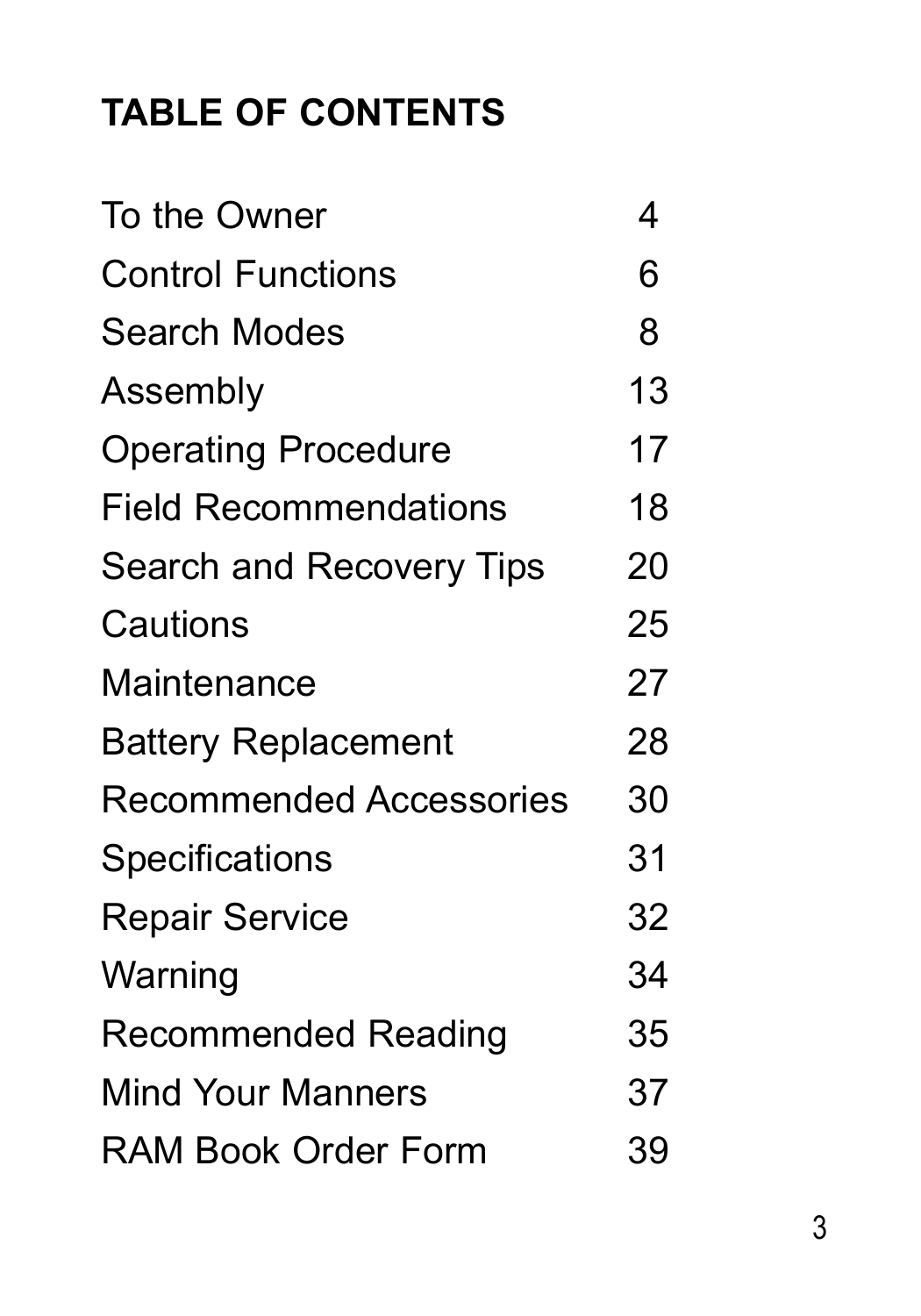# **to the owner**

The Garrett *Sea Hunter Mark II* has an unparalleled reputation among treasure hunters, law enforcement agencies and various industries as one of the most reliable and sophisticated submersible metal detectors of its kind.

The *Sea Hunter Mark II* is an advanced microprocessor-driven instrument that is lightweight, highly durable and easy to use. The *Sea Hunter*'s pulse induction (PI) circuitry provides excellent depth and enables you to find treasure without interference from salt water and most ground minerals.

#### **Outstanding Features**

The *Sea Hunter*'s outstanding performance, custom-designed housing and multiple configurations make it superior to other underwater detectors available. Microprocessor-based circuitry in the *Sea Hunter* provides greater sensitivity, faster target response and comes with Garrett's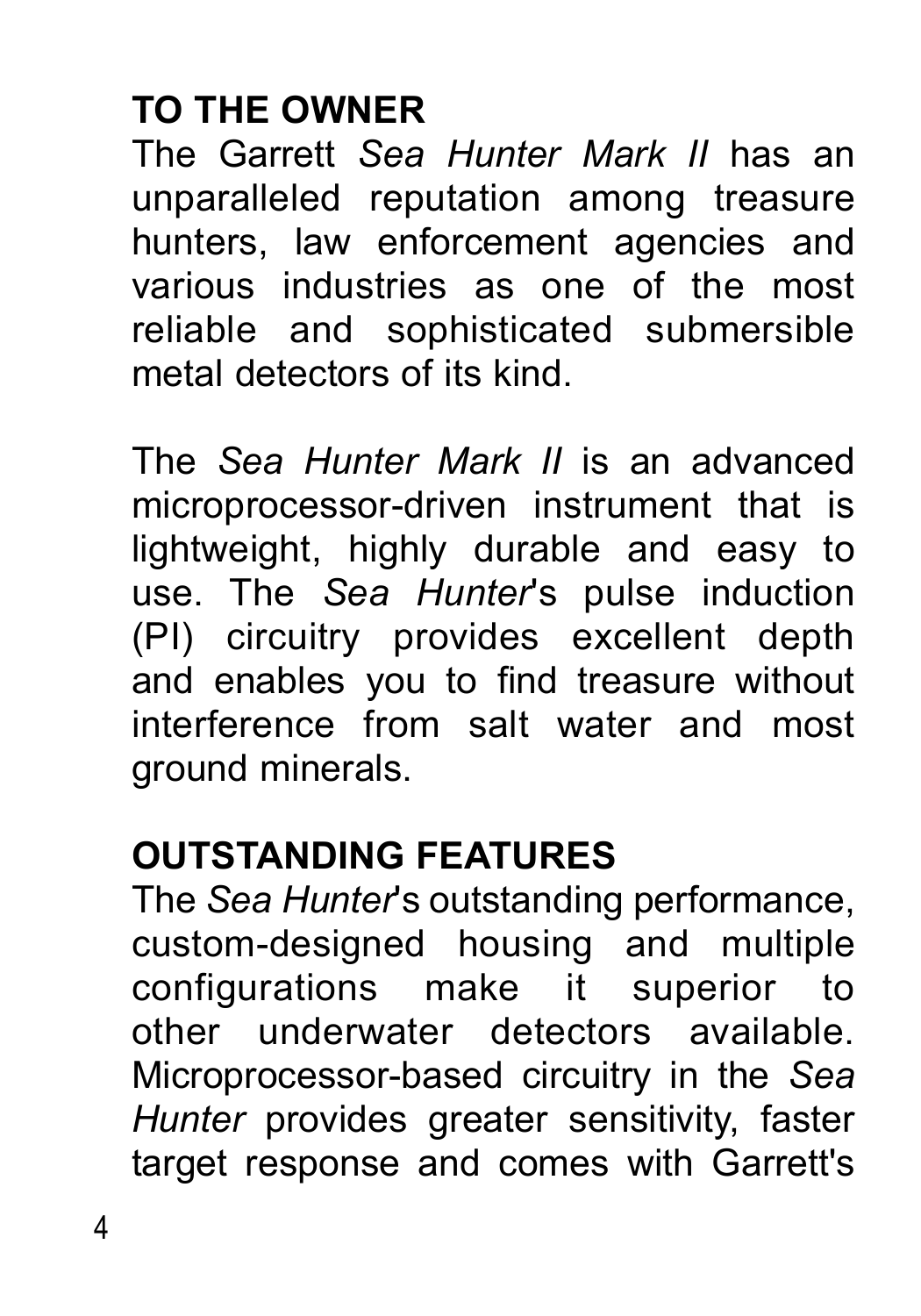exclusive Discrete Target Elimination mode. The custom designed doubleo-ring sealed housing is durable and lightweight, with individual, o-ring sealed battery and electronics compartments that makes battery replacement hassle free. An 8" epoxy-filled searchcoil and custom designed headphones, submersible to 200 feet, make the *Sea Hunter Mark II* highly stable and reliable.

The *Sea Hunter Mark II* is very versatile, offering four stem arrangements to suit your search needs: the long stem with top stem mount, under cuff stem mount, hip mount and the short stem ScubaMate. Each arrangement allows you the versatility to search on land, in shallow water or underwater, or in situations where a sealed detector is required. The ScubaMate is ideal for diving while the long stem allows you to carry the control housing on your waist or shoulder, or stem mounted, is useful for searching on land or in shallow water.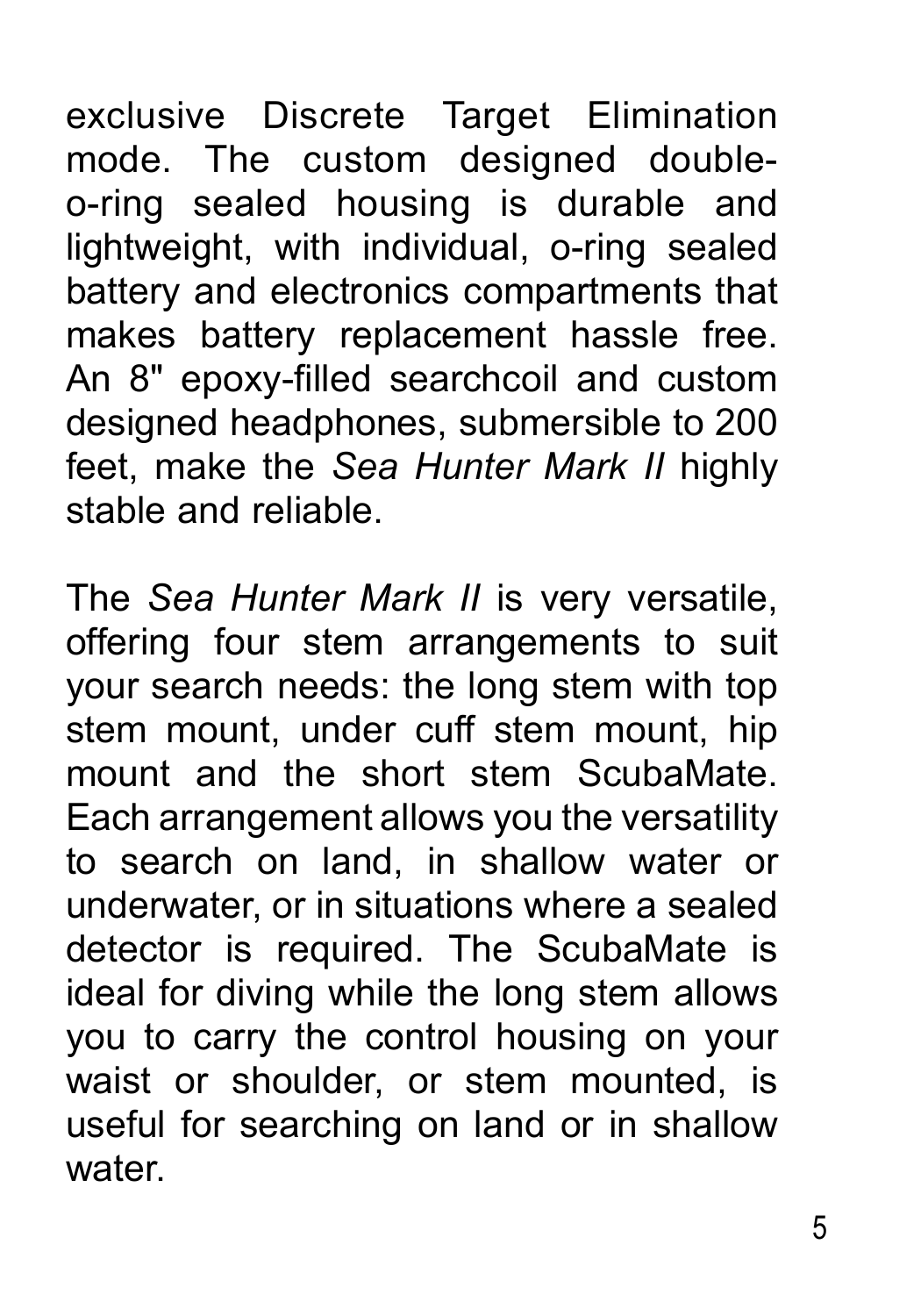# **Control Functions**



**Figure 1, Panel Face**

**Power** - Use to turn the detector on and choose either of two search modes. A battery check occurs automatically each time the power is switched on. (Figure 1)

**Threshold** - Use to set the base audio level according to an individual's hearing ability and how loud the outside noise is. Typically the sound is set no louder than necessary, just above silent is recommended. (Figure 1)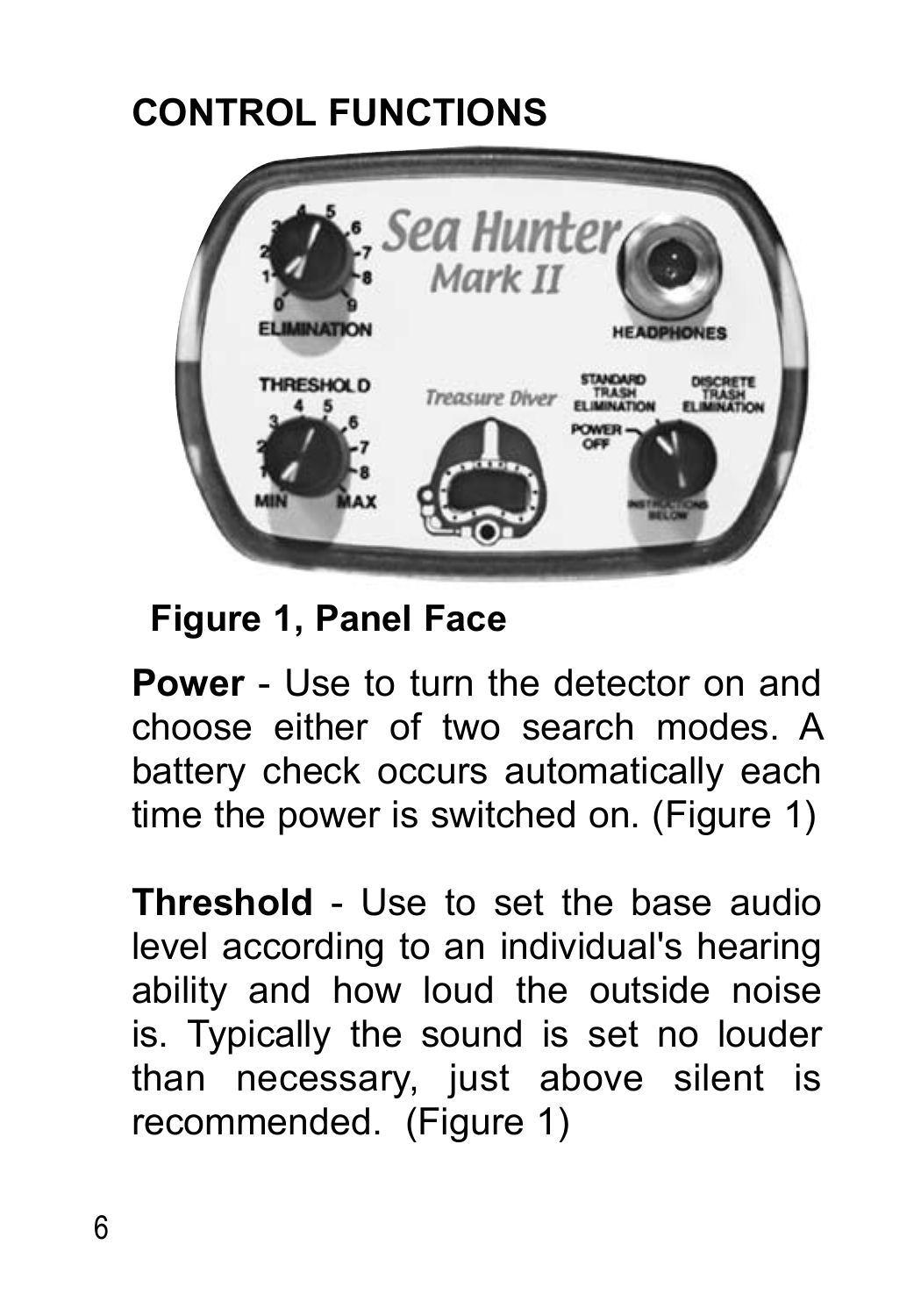**Elimination** - Use in conjunction with either the Standard or Discrete Trash Elimination modes to choose the elimination level appropriate to your search needs. As the elimination knob is rotated clockwise, an increasing number of undesirable items are excluded from detection. (Figure 1).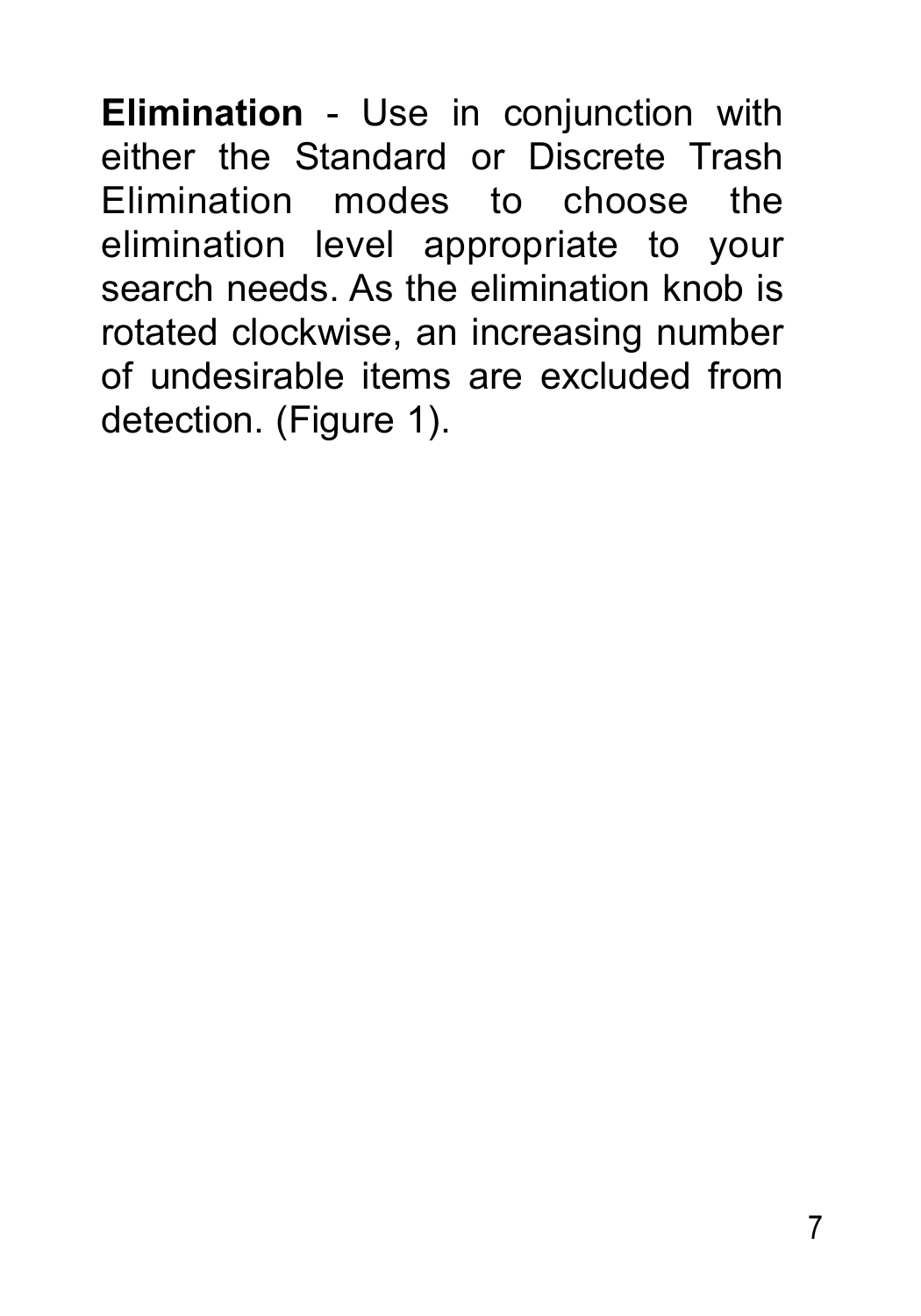# **Search Modes**

Standard Trash Elimination and Discrete Trash Elimination are the search modes available with the *Sea Hunter Mark II*. The selector switch for these modes is located on the right side of the panel.

Standard Trash Elimination is the search mode normally available on conventional pulse induction (PI) metal detectors. The background audio threshold is continuous and remains close to the operator's chosen level while responding to ongoing variations in the detection signal. Small or deep targets produce faint, weak signals and large or shallow targets produce loud, strong signals.

The elimination knob is used to change the detector's ability to detect various types of metal. As you rotate the elimination knob clockwise, the detection response to metals decreases. The detection response to poor conductors, such as foil, nickel and pull tabs decreases significantly more than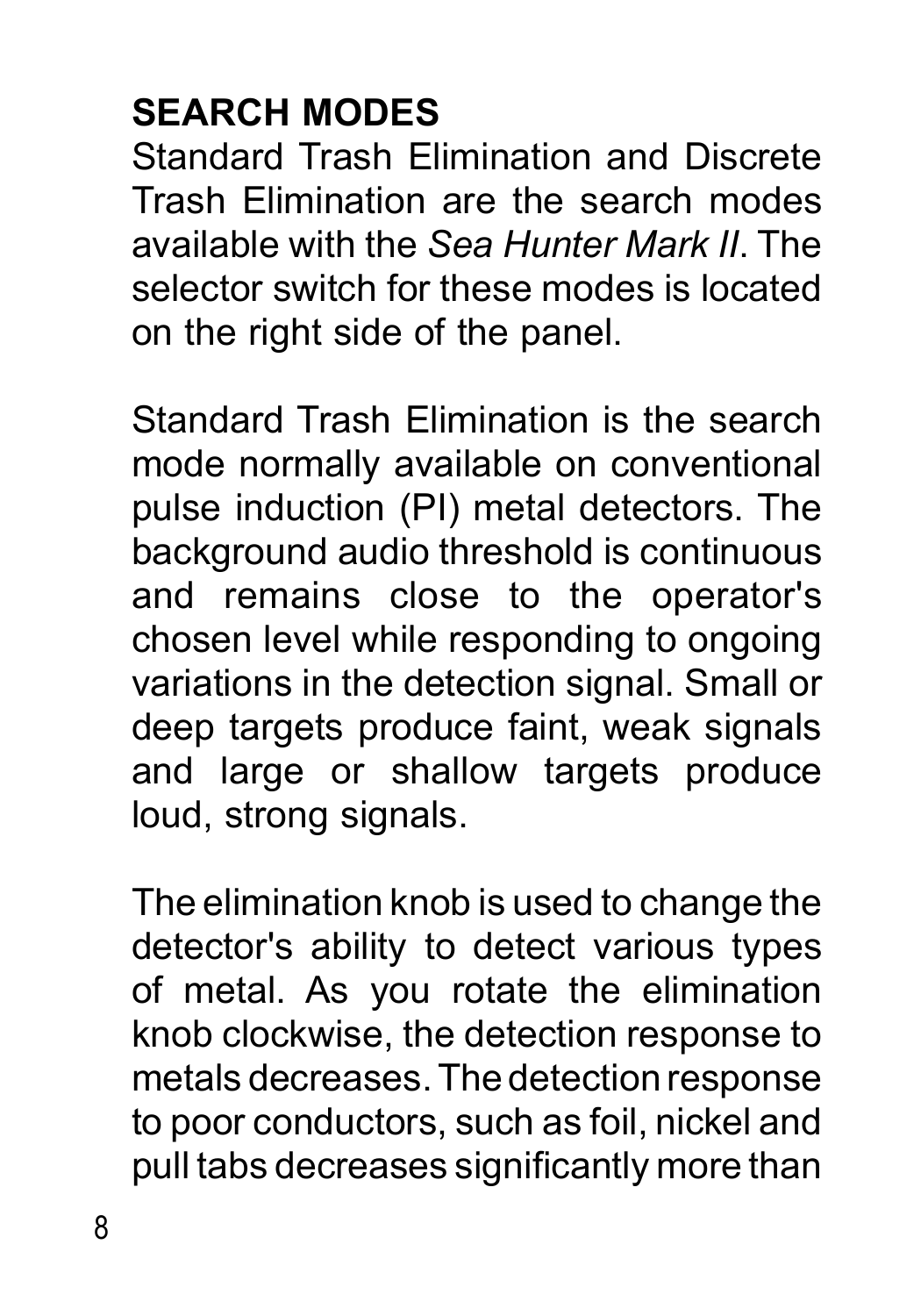the response to good conductors such as coins and fine jewelry. In Standard mode, the response to poor conductors can be eliminated effectively; however, if these objects are too close to the searchcoil, a detection response may occur. The response to good conductors, although somewhat diminished, remains relatively strong. Some jewelry such as rings and thin gold necklaces are found in the middle of the conductivity range, so it's important to dial in only the amount of elimination needed for the search area.

Standard mode permits a very slow searchcoil sweep, making it particularly effective for pinpointing targets. It provides the deepest possible detection and is most useful in areas with little trash.

Discrete Trash Elimination is a search mode exclusive to the *Sea Hunter Mark II*. It is similar in operation to detectors with a Motion Discrimination mode in that it provides more precise and enhanced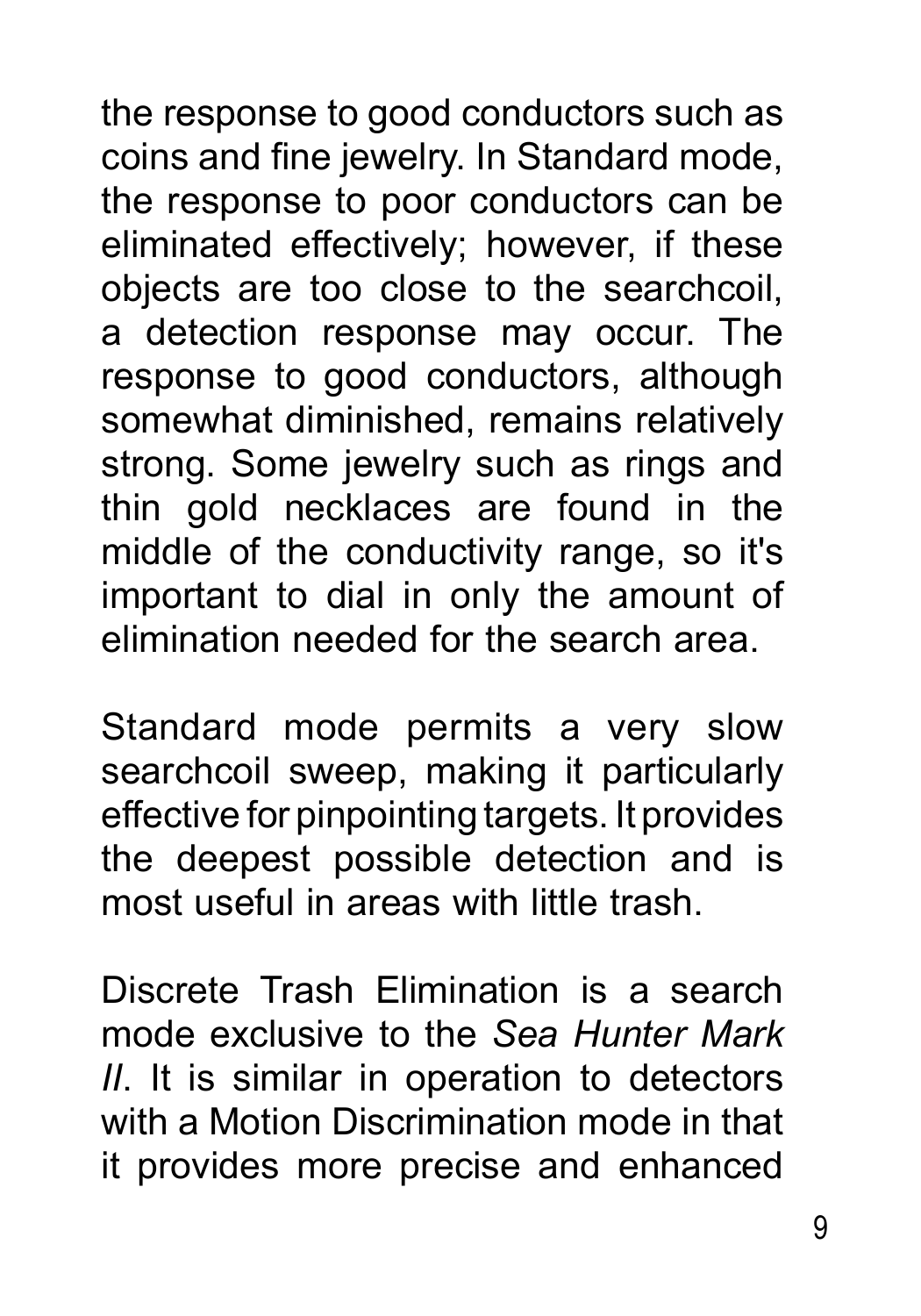target discrimination. The background audio threshold remains at the chosen level until the searchcoil passes over targets in the knob's "accept" range, at which time a sharp audio response, a characteristic of all motion detectors, occurs.

Figure 2 shows the typical detection responses from various metals in both Discrete (DIS) and Standard (Std) Trash Elimination modes. Note that in Std 0



#### **Figure 2**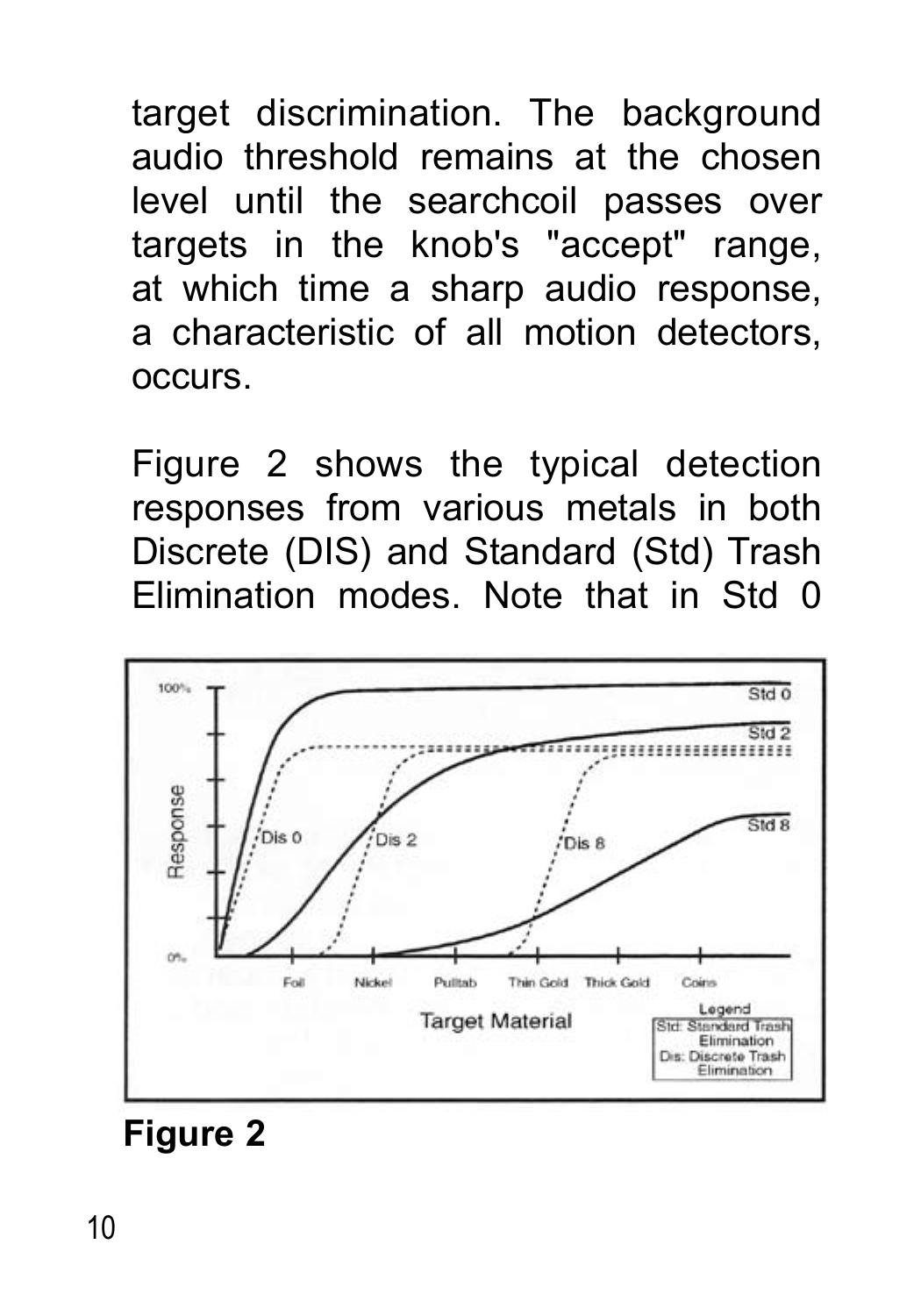(Standard Mode with elimination at 0) metals can be detected at 100% capability. As the elimination control is increased in either search mode, the response to various targets decreases. Note that the response to many metals decreases more rapidly in Standard mode than in Discrete mode.

As with Standard mode, the elimination knob is used to change the detector's ability to detect various types of metal; poor conductors can be eliminated while only slightly reducing the detection of better conductors. Although Discrete mode appears to achieve less detection depth in air tests, its ability to eliminate undesirable items precisely, without affecting desirable items, enable it to outperform Standard mode in certain situations. For example, when the elimination control is set to exclude pull tabs, it excludes pull tabs with little or no effect on the detection response to most thin gold rings (Figure 2).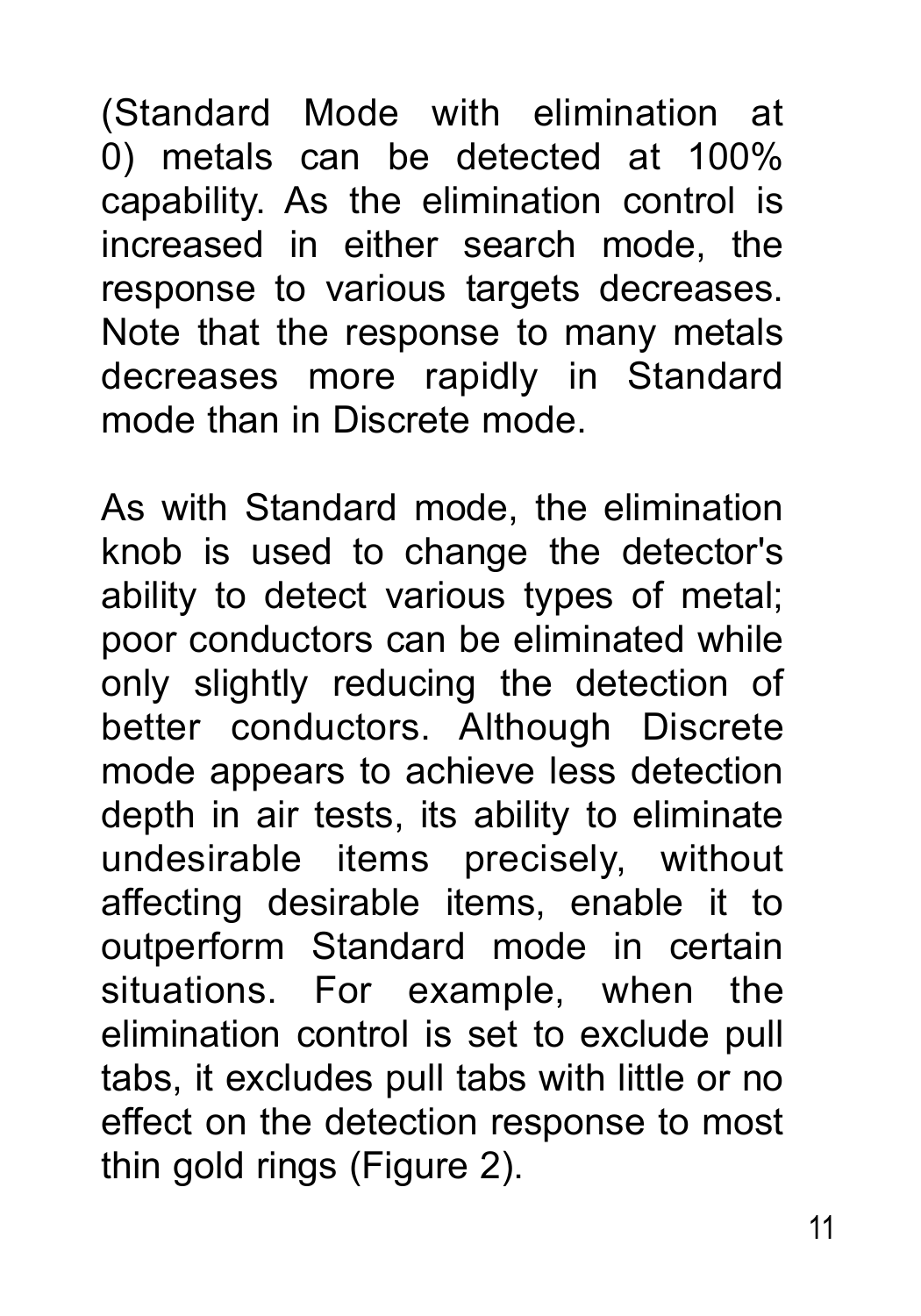To pinpoint in Discrete mode, you simply sweep the searchcoil from to side to side over a target. The searchcoil must remain in motion to produce a detection response. This mode is designed to provide superior pulse induction target discrimination and is extremely effective in areas with lots of trash.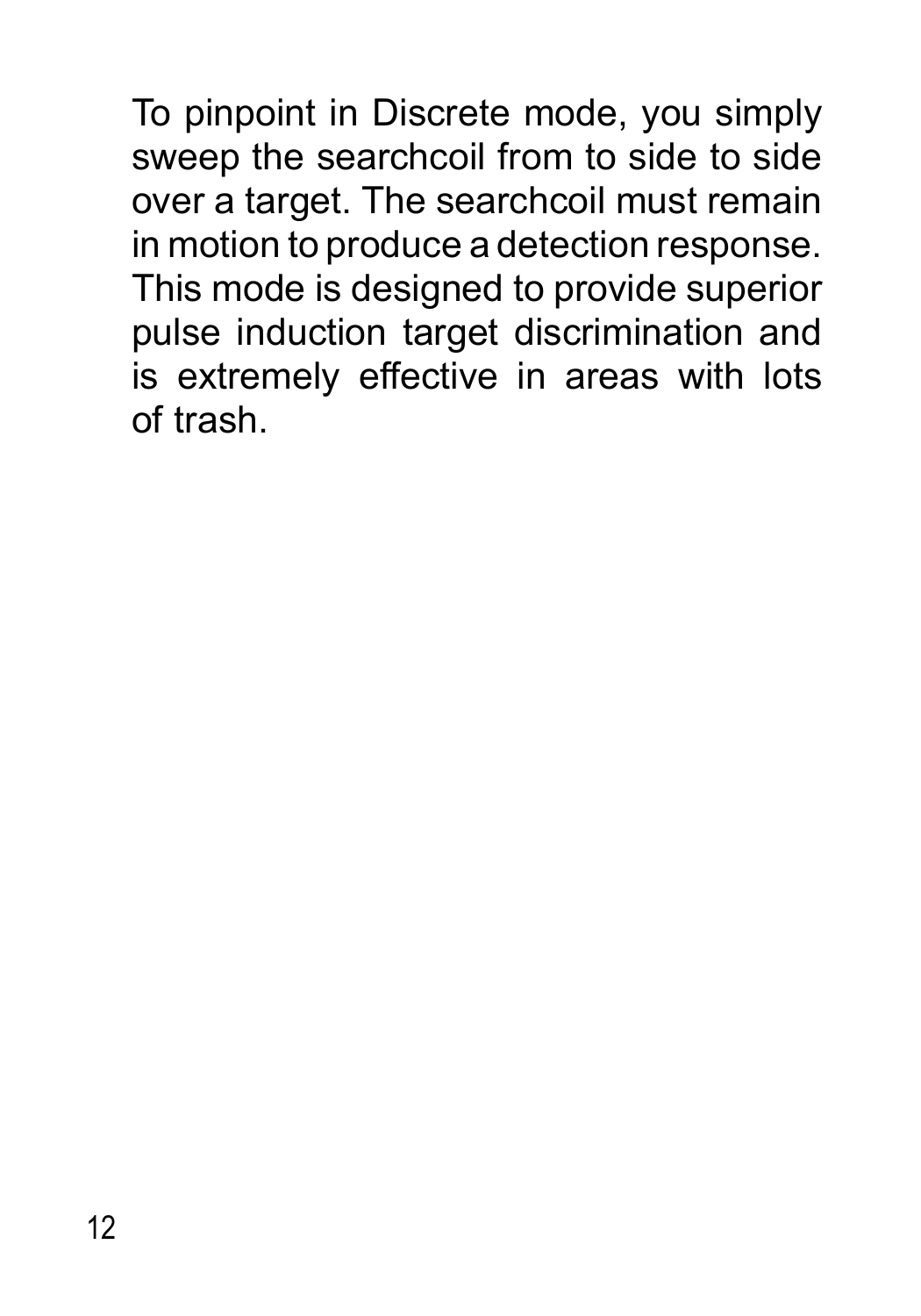#### **Assembly**

1. Choose a desired operating / stem / control housing configuration. Assemble the stem and attach the control housing as desired. (Figure 3,4,5).



**Figure 4, Full length with undercuff**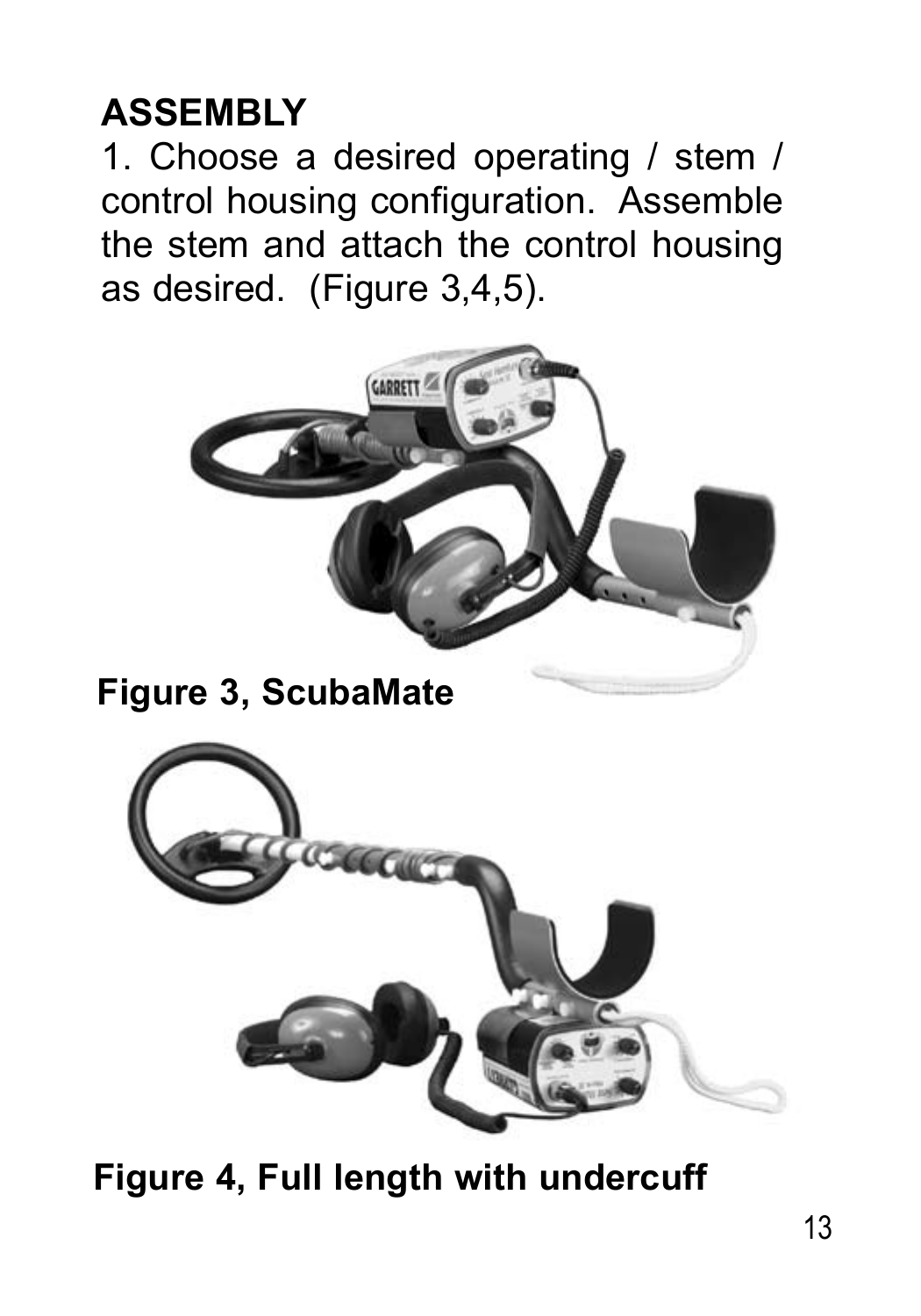

**Figure 5, Long stem with hip mount configurations**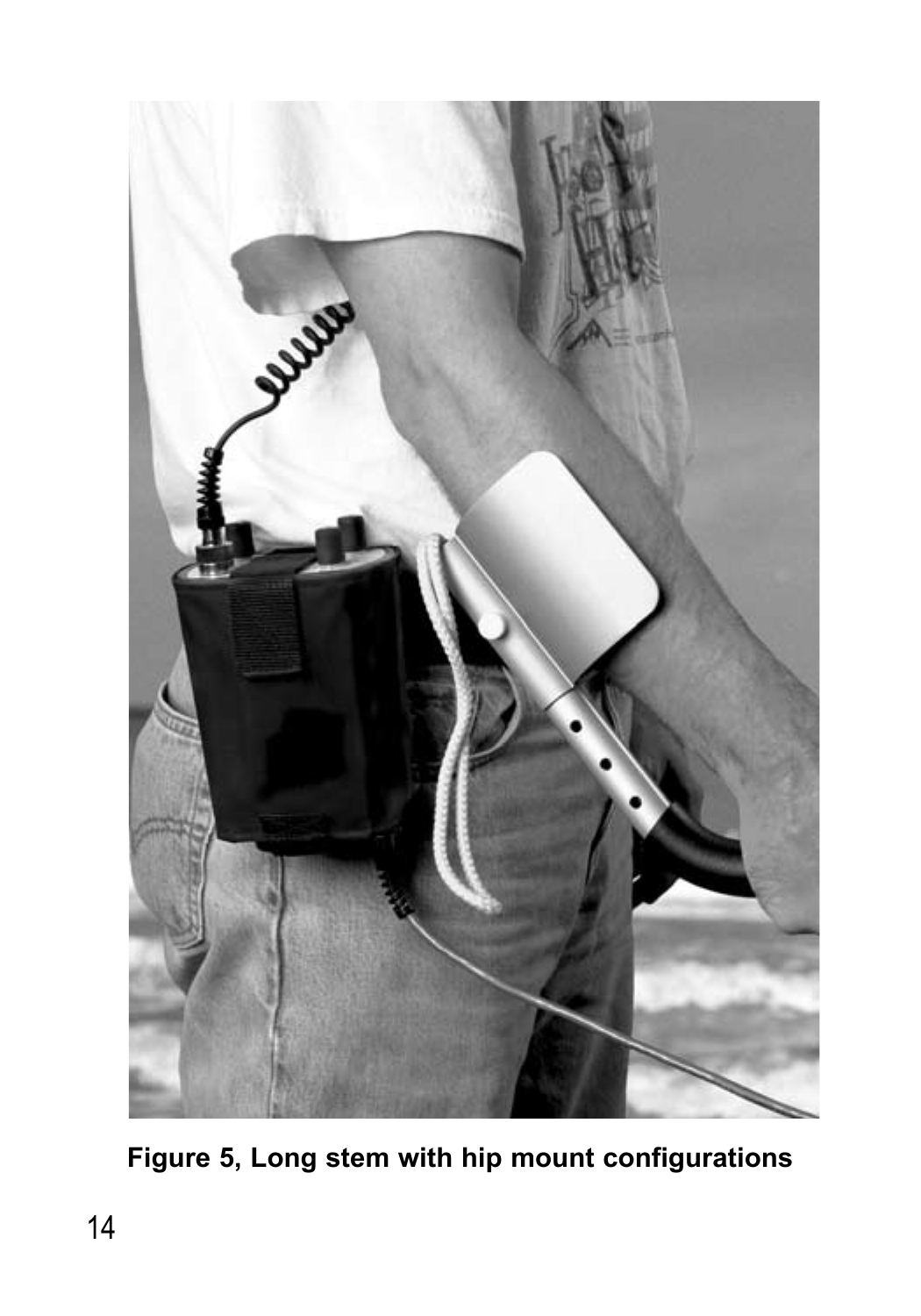

**Figure 6, Parts needed to assemble stem and searchcoil**

2. Attach the searchcoil to the lower stem. Align the mounting holes of the searchcoil and stem, insert the threaded bolt through the holes and hand-tighten the knobs; Do Not use tools. (Figure 6)

3. Wrap the cable around the stem and secure it according to your operating configuration. For a hip mount configuration, use the adjustable strap to secure the cable to the upper stem.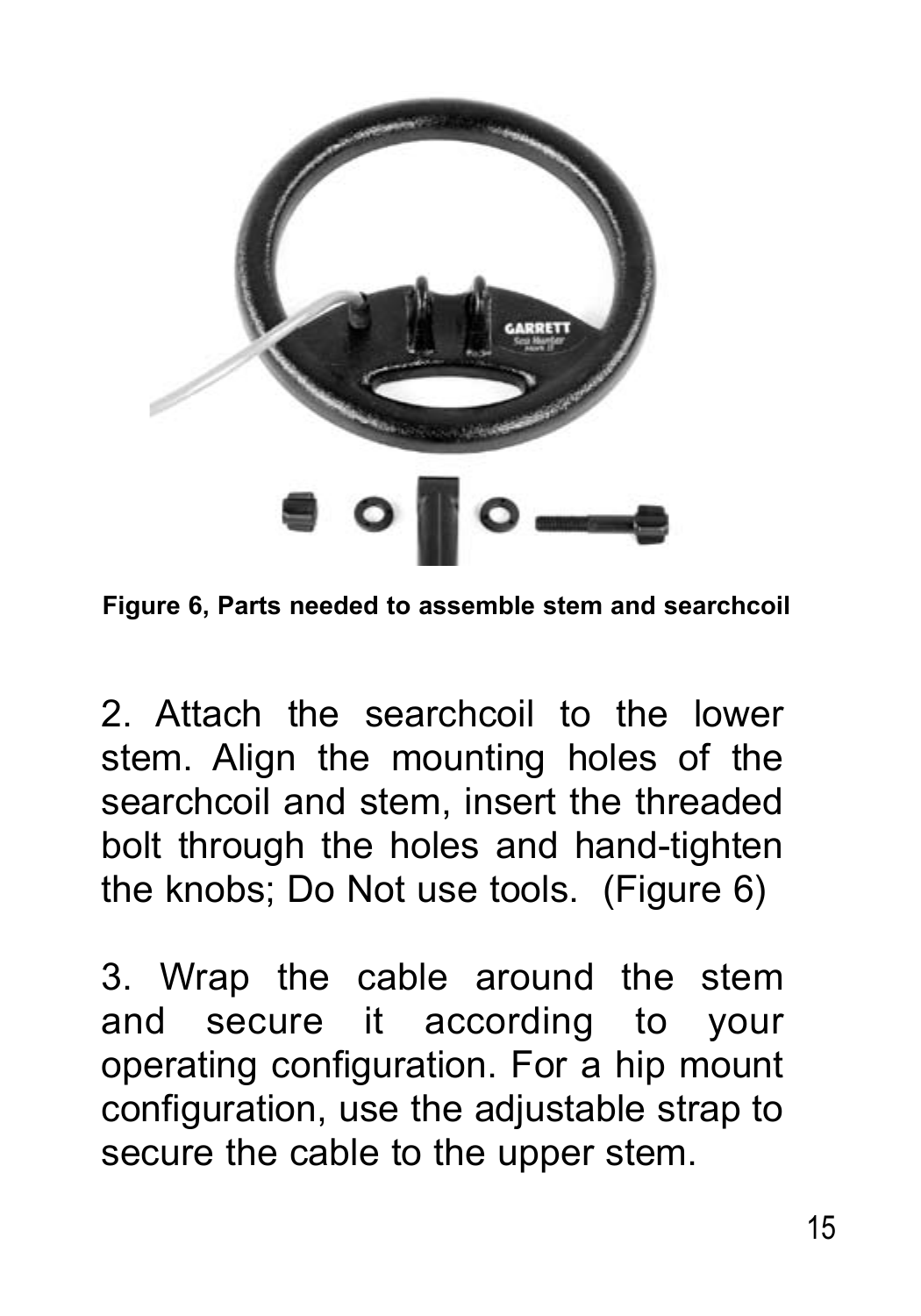4. Ensure the searchcoil connector at the rear of the control housing is clean and the o-ring is well lubricated; add a little silicon grease or petroleum jelly if necessary. Do not coat connector pins with lubricant. Insert coil connector and gently hand tighten. Do not over tighten.

5. Repeat Step 4 when assembling the headphone connector at the front of the control housing.

6. Perform a battery test by switching on the detector, noting the number of beeps that occur. Scan a metal object to confirm detection. If the batteries are low or the detector fails to operate, verify that the battery pack and batteries are aligned properly.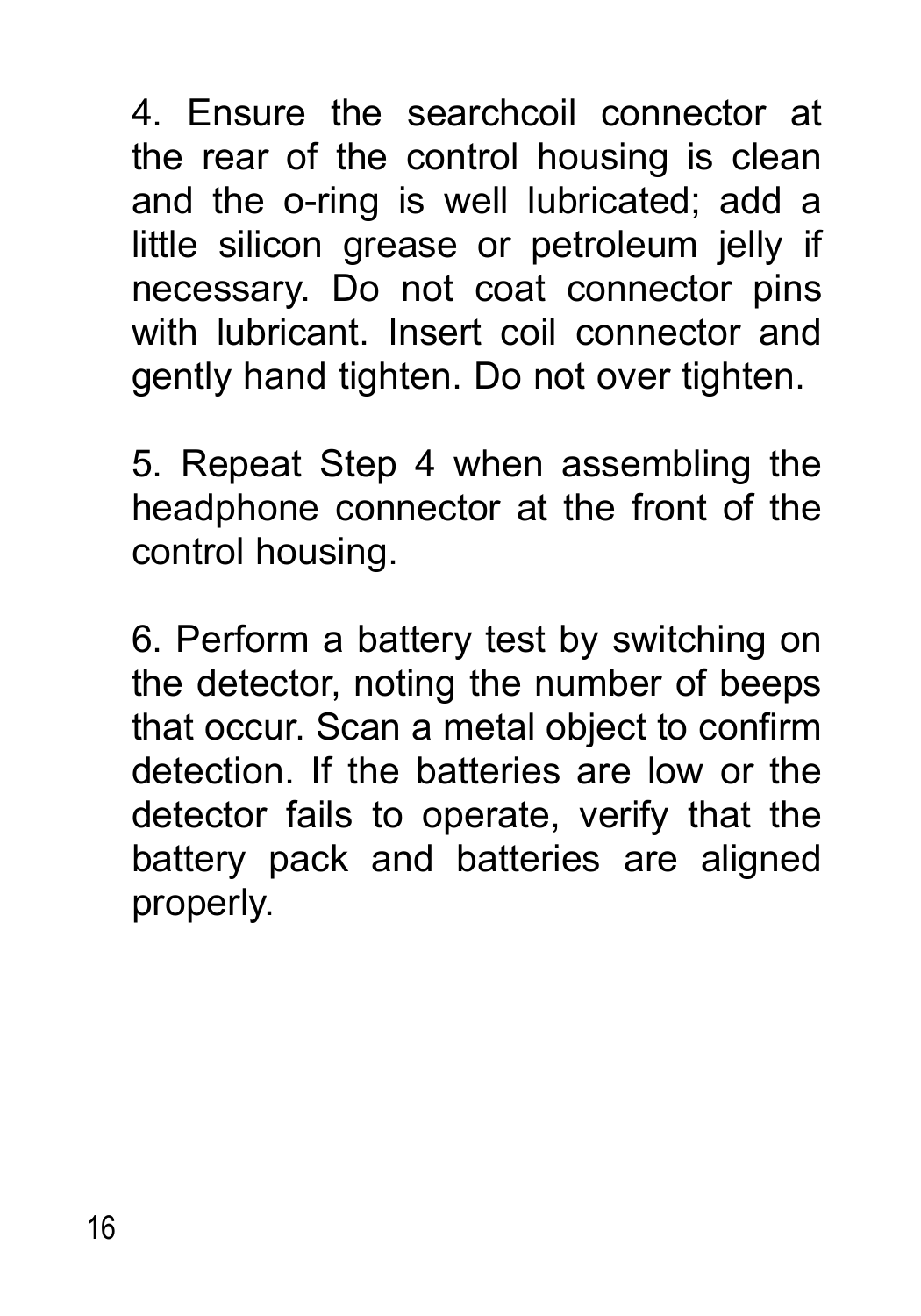#### **Operating Procedure**

1. Switch on the detector and note the results of the battery test represented by a range of one to four beeps. Four beeps indicate the batteries are full, one beep indicates they must be replaced.

2. Select the Standard or Discrete Trash Elimination mode.

3. Set the threshold knob to the desired audio level. Typically the audio is set very low; usually just above silent. How low you set it depends on your hearing needs and how loud the background noise is.

4. Set the elimination control to zero or a low level until you examine your search area and determine the kinds of metal items you want eliminated from detection. Then re-adjust it to a level that maximizes your search goals.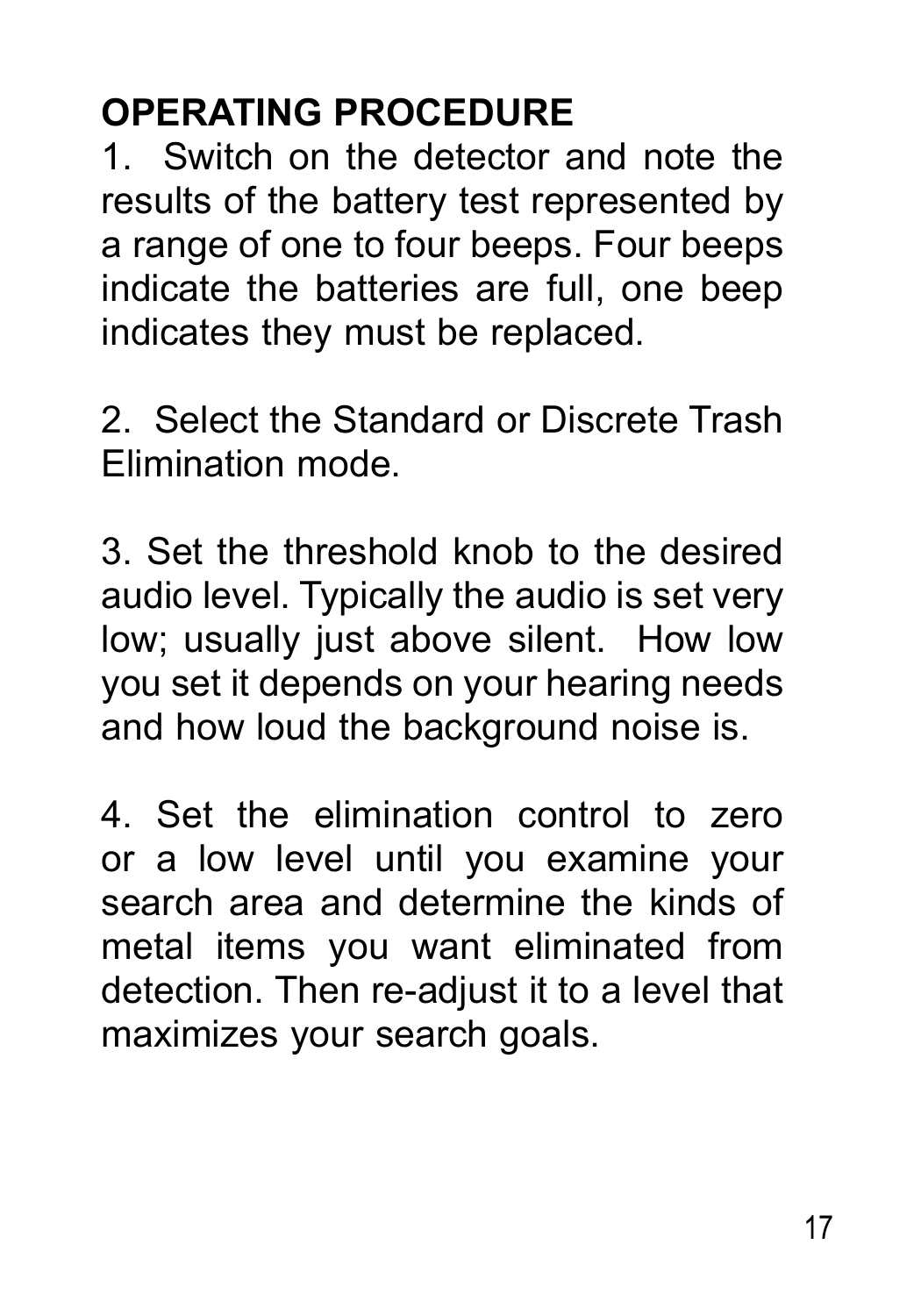### **Field Recommendations**

Knowing the conditions of your search and which items you want, or don't want, to find will help you choose the search mode and elimination setting which best suits your needs.

Depending on your search goals, you may want to set the elimination no higher than necessary so that you can detect most metals. You may even want to set the elimination at zero so there is no discrimination and all metals are detected. Although you'll detect a lot of undesirable items like foil and pull tabs, you won't miss any desirable ones.

Methodically sweep the searchcoil from side to side keeping it one or two inches above the surface. Restrict your sweeping speed to about one to two feet per second. Overlap each sweep by advancing the searchcoil by at least a quarter of its diameter; one half is recommended. Always scan in a straight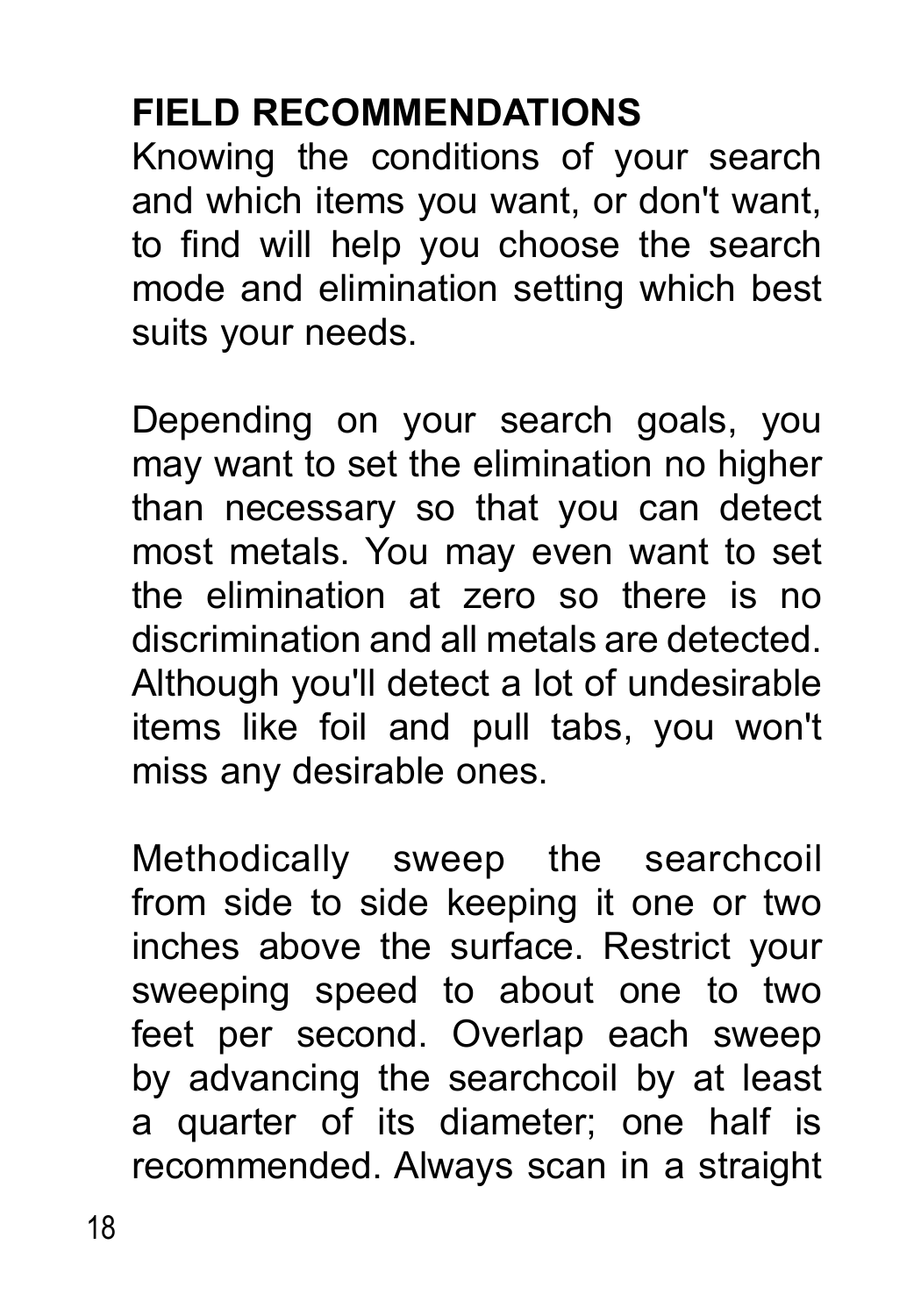line (not a wide arc); it helps keep the searchcoil level, reduces the likelihood of lifting the searchcoil at the end of each sweep and ensures the overlap sweeps remain uniform.

Finally, it is important to remember that any detection signal, no matter how loud or faint, represents the sound of metal and its source should always be determined.

As with all PI detectors, eliminating iron materials while in either mode is difficult if not impossible. However, attaching a magnet to the inside of your digging tool can help separate bits of iron and other debris from your treasure finds.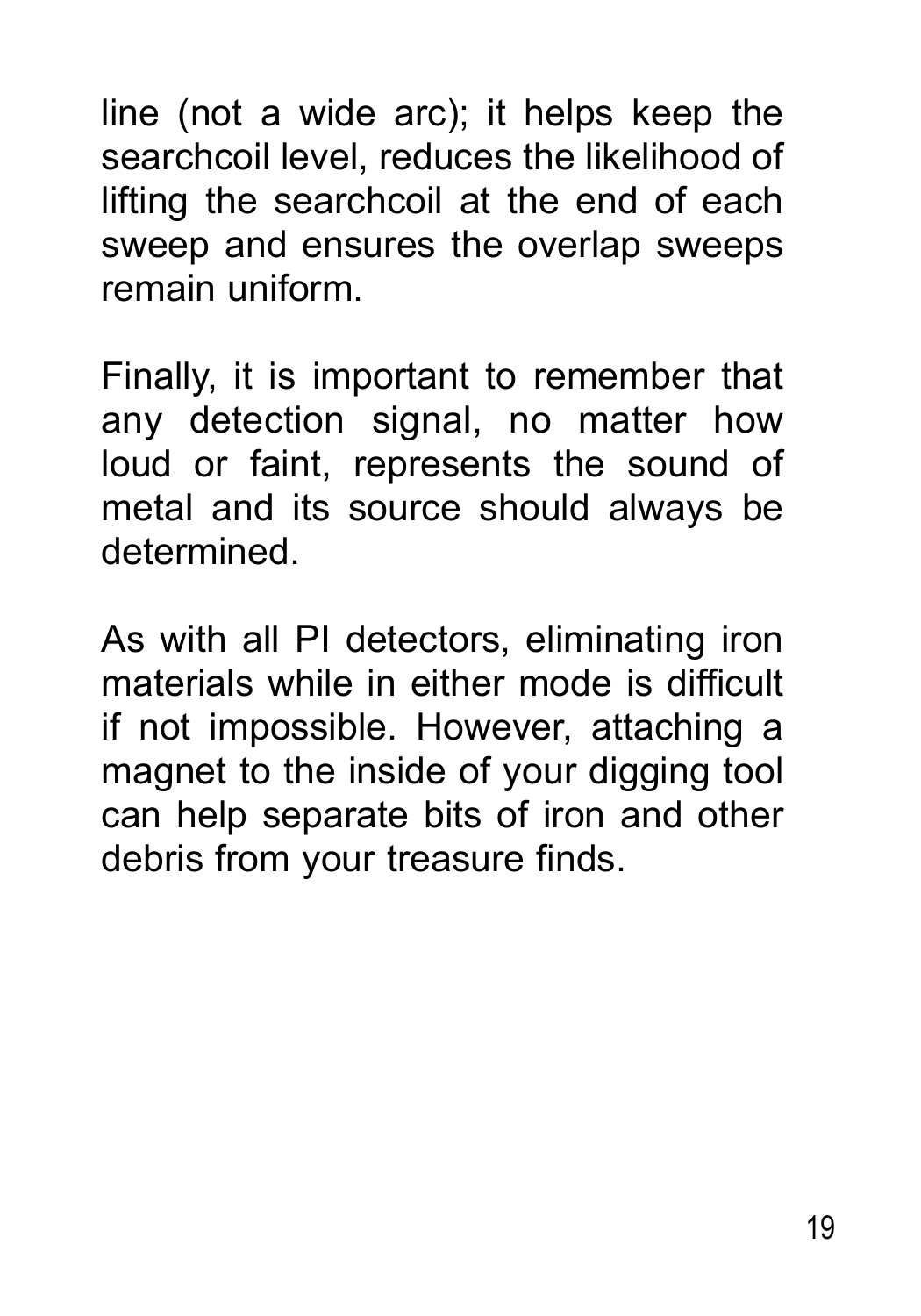# **Search & Recovery Tips**

#### **Treasure Hunting**

**Research** - The first rule of successful treasure hunting, whether on land or in the sea is to do your homework. Learn as much as you can about the areas you want to search, the kind of treasure you want to find and the best ways to recover it. The better prepared you are the greater your chances for success. The following books by Charles Garrett, available from Garrett Metal Detectors, or your local Authorized Garrett Dealer, offer invaluable research, advice and detailed information on search and recovery techniques for hobbyists: *How to Search Sand and Surf;Treasure Hunting for Fun and Profit* and *New Successful Coin Hunting*.

**Search popular gathering places** - Survey the beach to determine areas with lots of people activity. A wealth of treasure, including lost coins and jewelry, often lies hidden beneath the sand. Other areas that can yield treasure include footpaths, scenic spots, picnic or camp sites, concession stands, dressing cabins, water fountains, boat docks, boardwalks, sea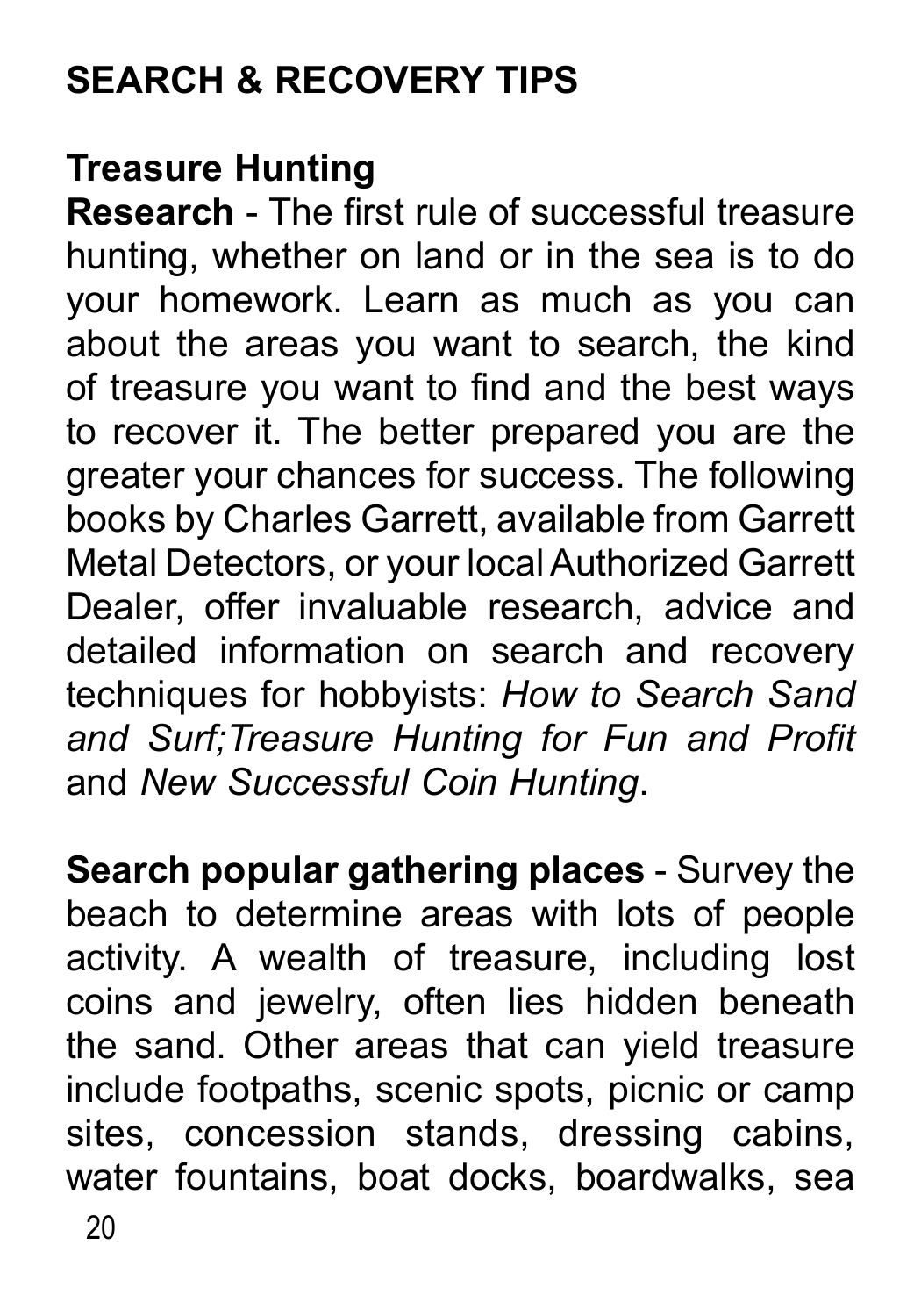wall bases, bridges, channel-dredging sites and sunken vessels.

**Study surf and weather patterns** - Pay attention to storm, wind and tide activity. Treasures from deepwater vaults are often transferred to shallower locations like tidal pools and water-filled depressions near the shoreline. A beach considered unproductive can suddenly yield riches. Heavy storm waves often unearth treasures like rings caught in exposed rock and gravel areas. (Figure 7).



**Figure 7, Surf Pattern**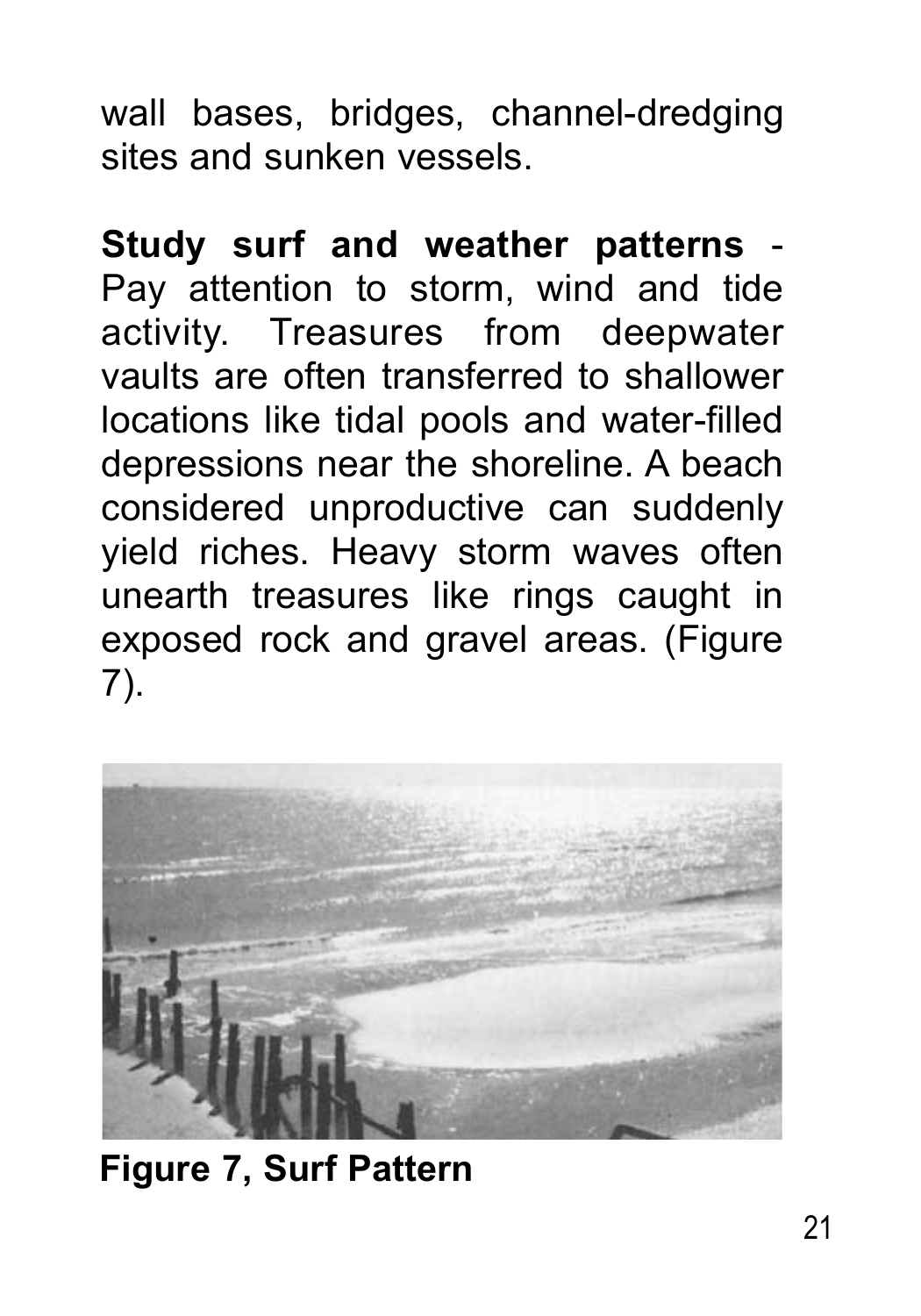**Use the right recovery tools** - Use the right tool for the job and you'll recover treasure in no time. Knowing what you're digging for and the kind of surface you're digging into will help you choose the right digging tool.

**Double check your holes** - After you dig a target, re-scan the hole to make sure you retrieved everything in and around it; corroded and coral-encrusted desirable items can be easily mistaken for undesirable ones.

**Law enforcement and industry** - Law enforcement agencies often depend on metal detectors to help their investigative teams recover stolen, lost or discarded property, particularly material evidence such as vehicles, weapons and stolen goods.

Construction, forestry and lumber, and landscaping are just a few industries that use metal detectors to purge areas or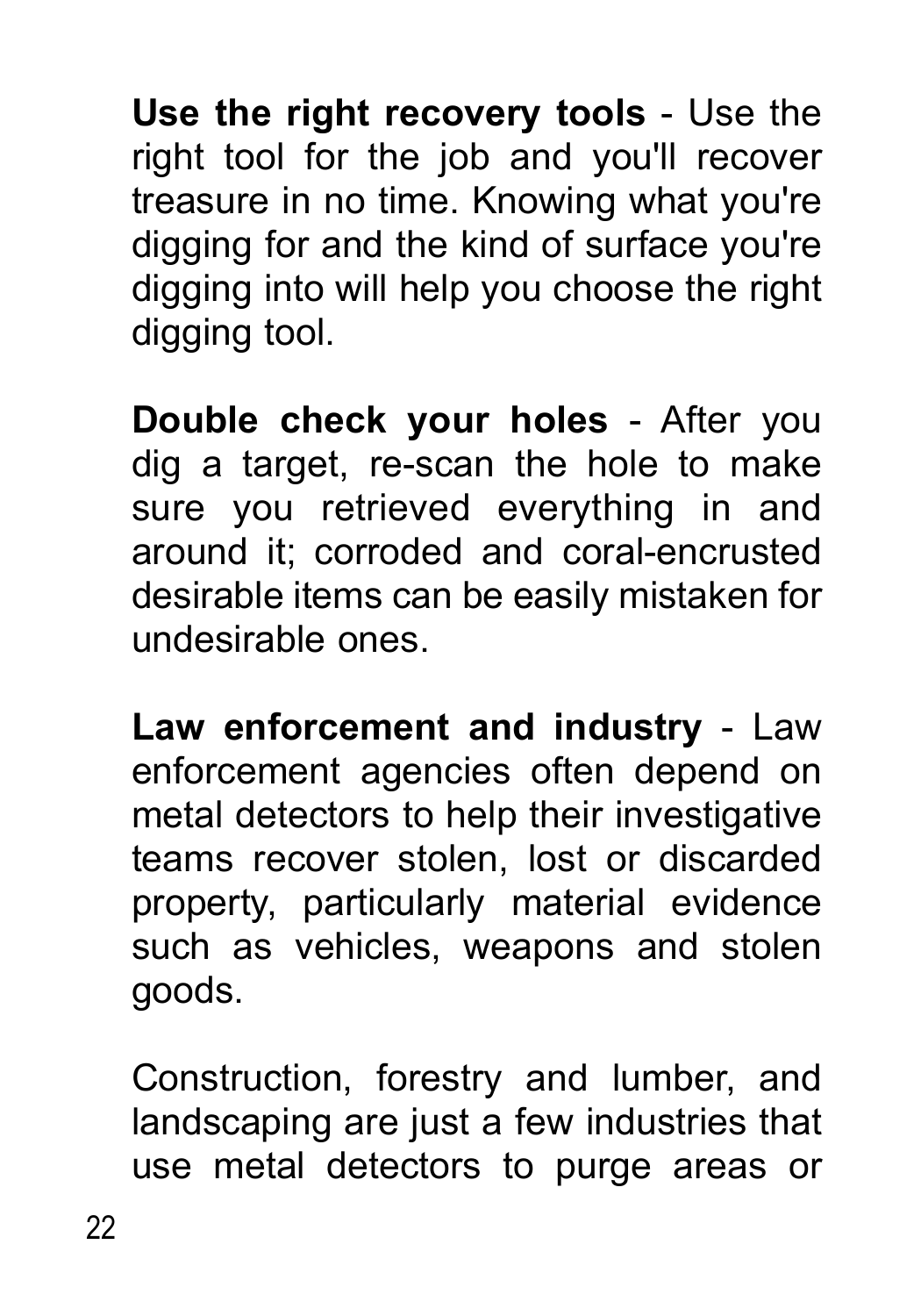materials of unwanted or hazardous metal items. Metal detectors have been used to find a variety of hidden items, such as pipes, scrap metal, nails embedded in lumber, underground electrical power cables and oil barrels.

**Select zero discrimination** - When used for the purposes of law enforcement or industry, the *Sea Hunter Mark II*, or any metal detector for that matter, usually requires little or no discrimination.

**Underwater searches** - The *Sea Hunter Mark II* can locate both ferrous and non ferrous metals concealed within and below aquatic growth from bottom soil and rocks, wood and other non-metallic materials. Large items such as boats, motors and safes can be located several feet below the searchcoil. Locating small, isolated items is more difficult and requires a comprehensive grid search with the detector.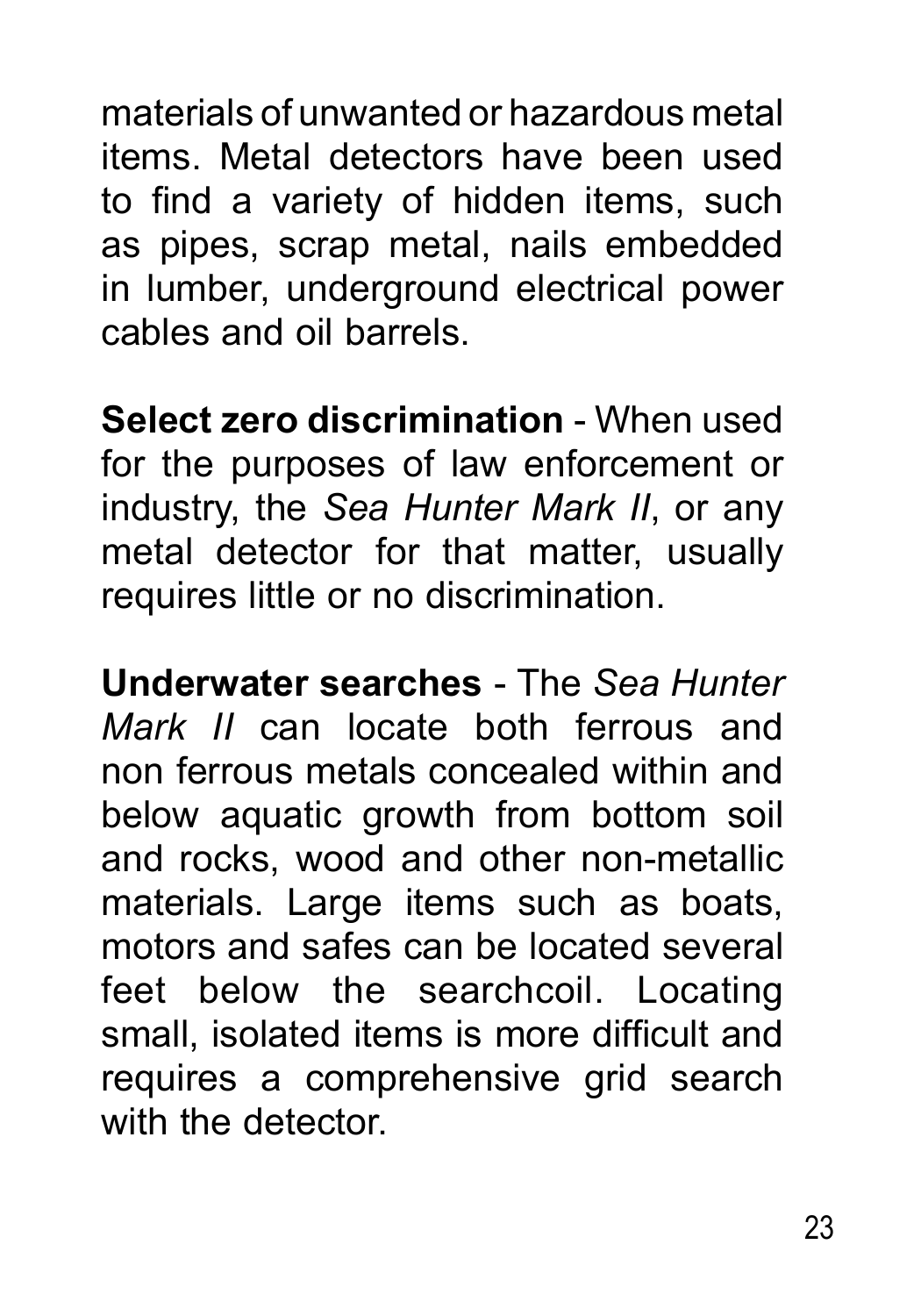**Land searches** - When searching near wire fences, metal buildings, etc., make sure that you scan the searchcoil parallel to the structure.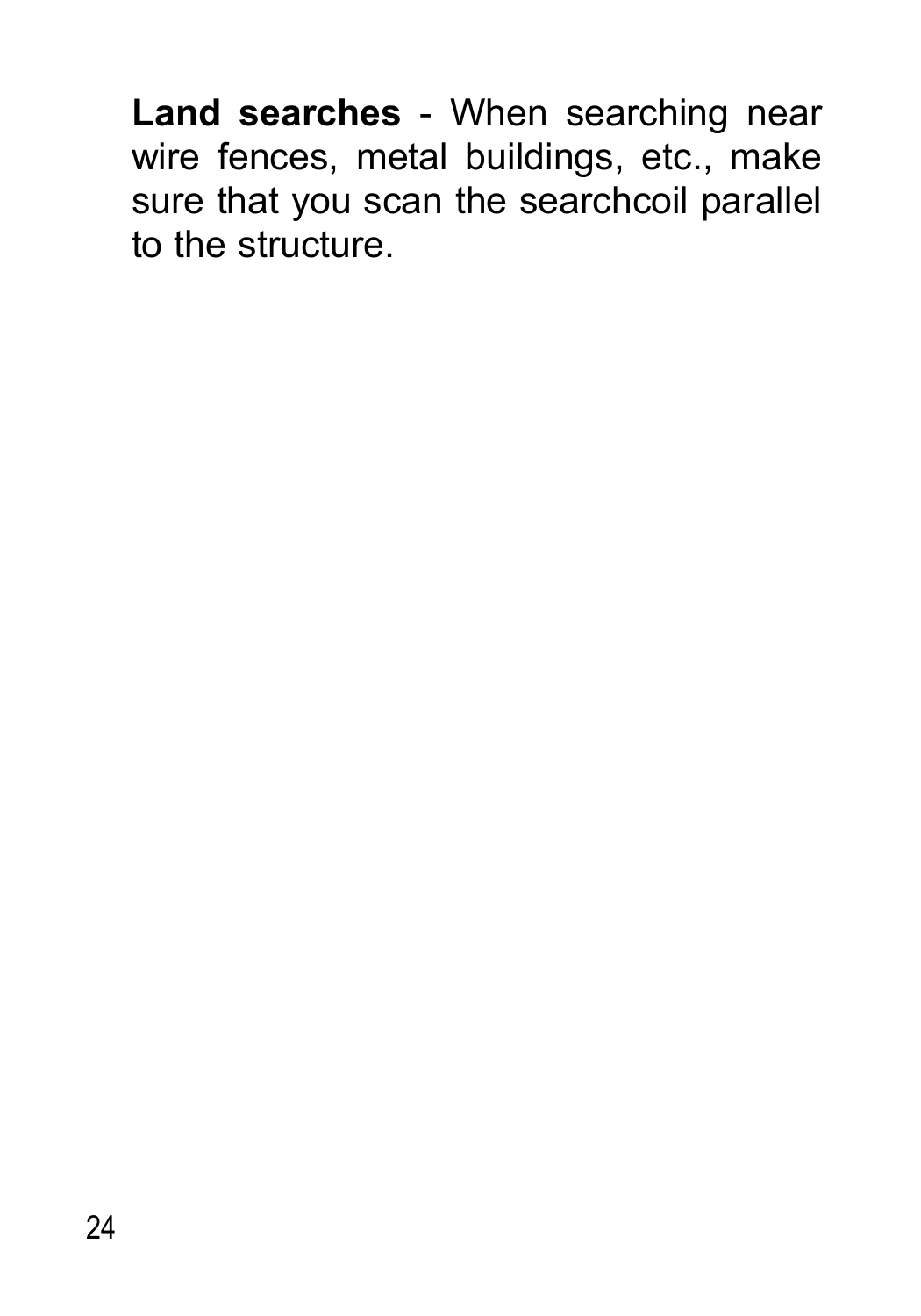# **Cautions**

1. To avoid acid damage you should install high-quality alkaline or nickel metal hydride batteries and always remove them prior to storing the detector.

2. If the battery compartment becomes flooded, remove the batteries immediately, rinse the compartment with fresh water and allow to air dry. The electronics compartment is factory sealed and should never be opened. The seethrough "helmet mask" window on the front panel should remain clean and free from condensation. If the window ever displays moisture, you should contact the Garrett factory as soon as possible.

3. Before diving, always examine the searchcoil and headphone connectors and battery cap. Verify the battery strength by operating the detector for a couple of minutes prior to field use.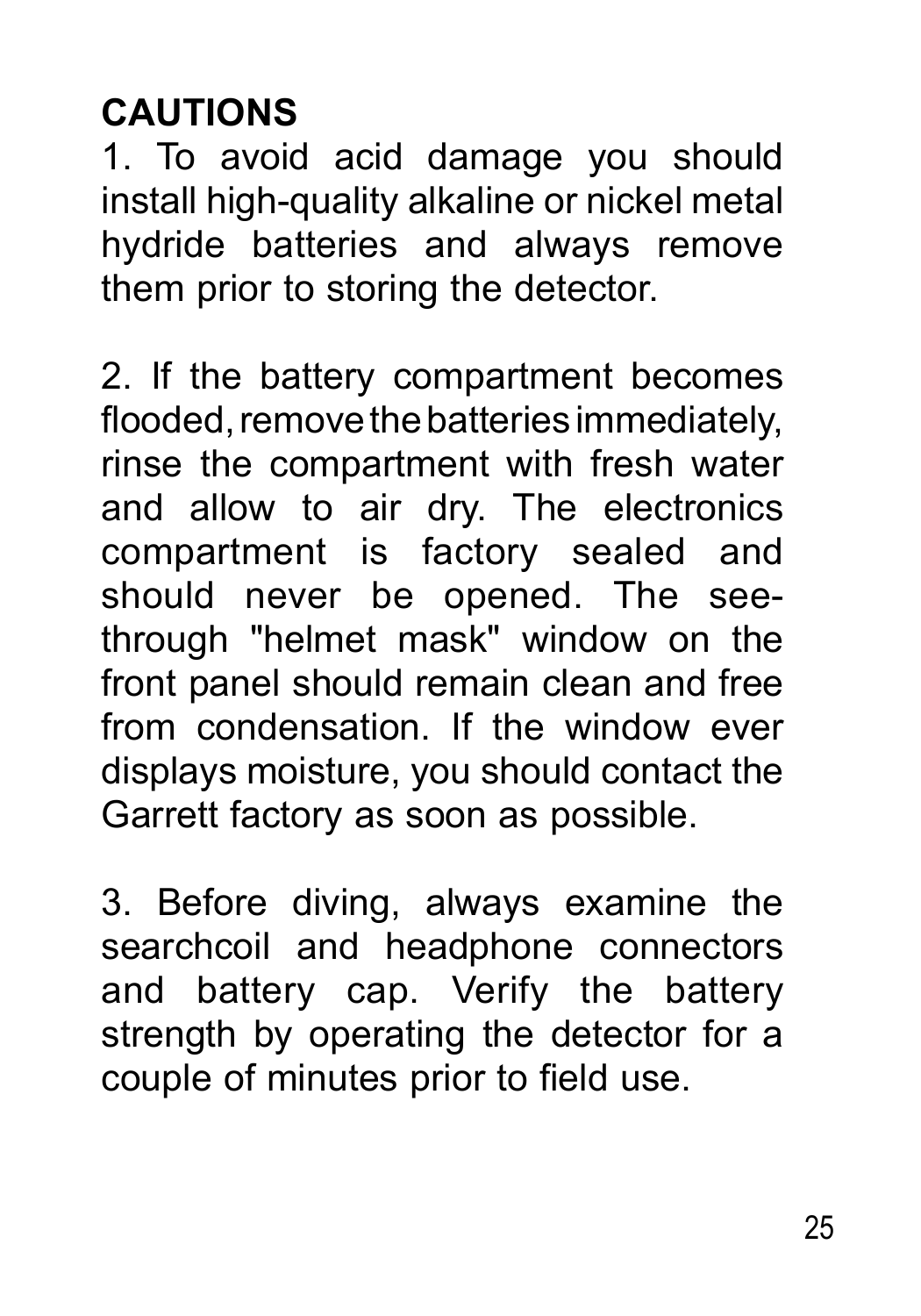4. Dive with extreme caution. Observe diving practices to lessen the risk of becoming entangled with the headphones or coil cables. Ensure that the headphones' vent holes are open prior to diving.

5. When using the hip mount configuration, ensure that the belt will not interfere with equipment removal in the event of an emergency.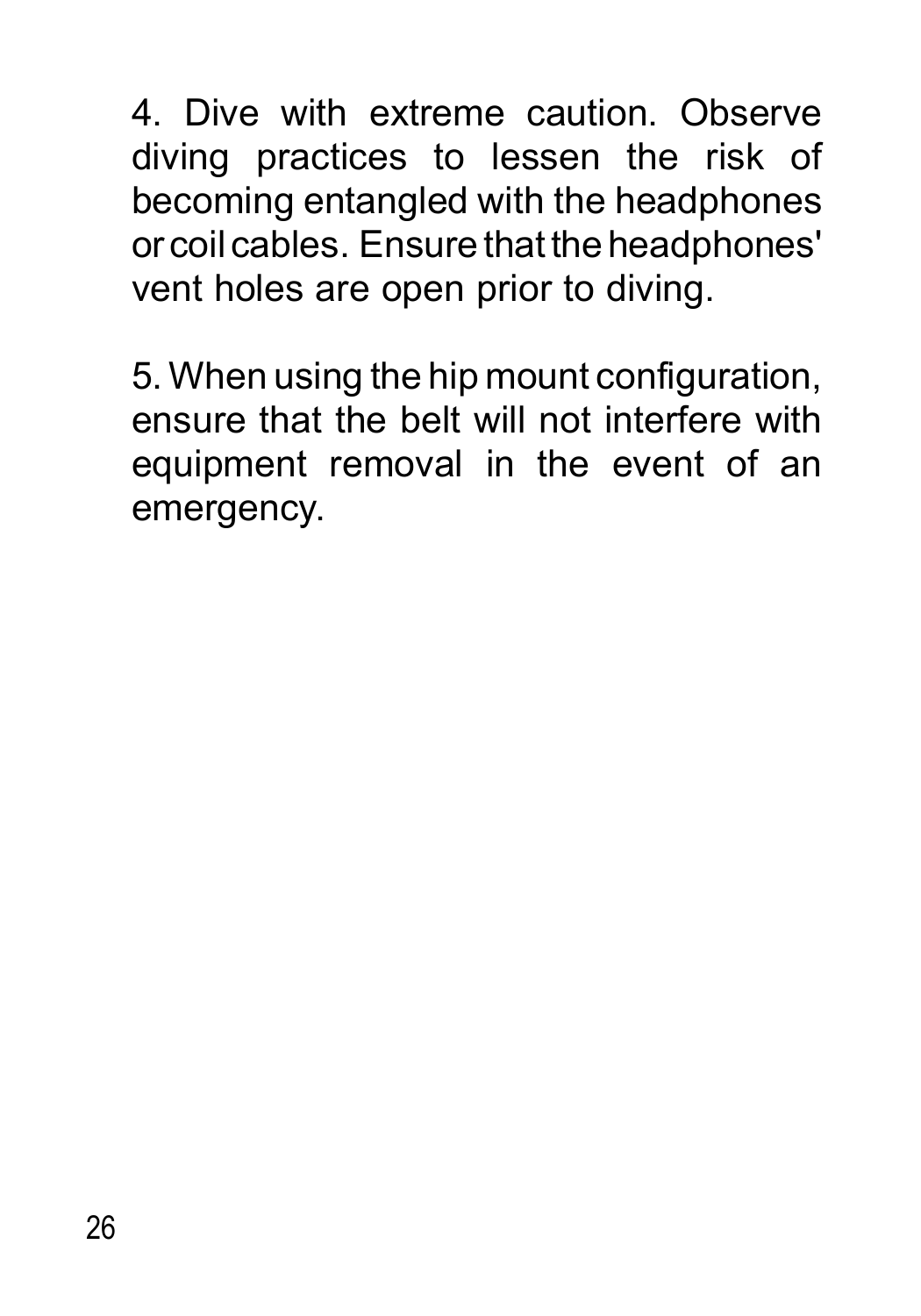#### **Maintenance**

1. Wash off any sand, salt and residue from the detector immediately after each use.

2. Avoid high, internal temperatures by protecting the equipment from the sun. Store equipment in a cool location; avoid storage in a hot vehicle.

3. Take advantage of Garrett's preventative maintenance program. For a small fee, the factory will inspect the entire detector, replace its seals and pressure test it. Contact the factory for more details.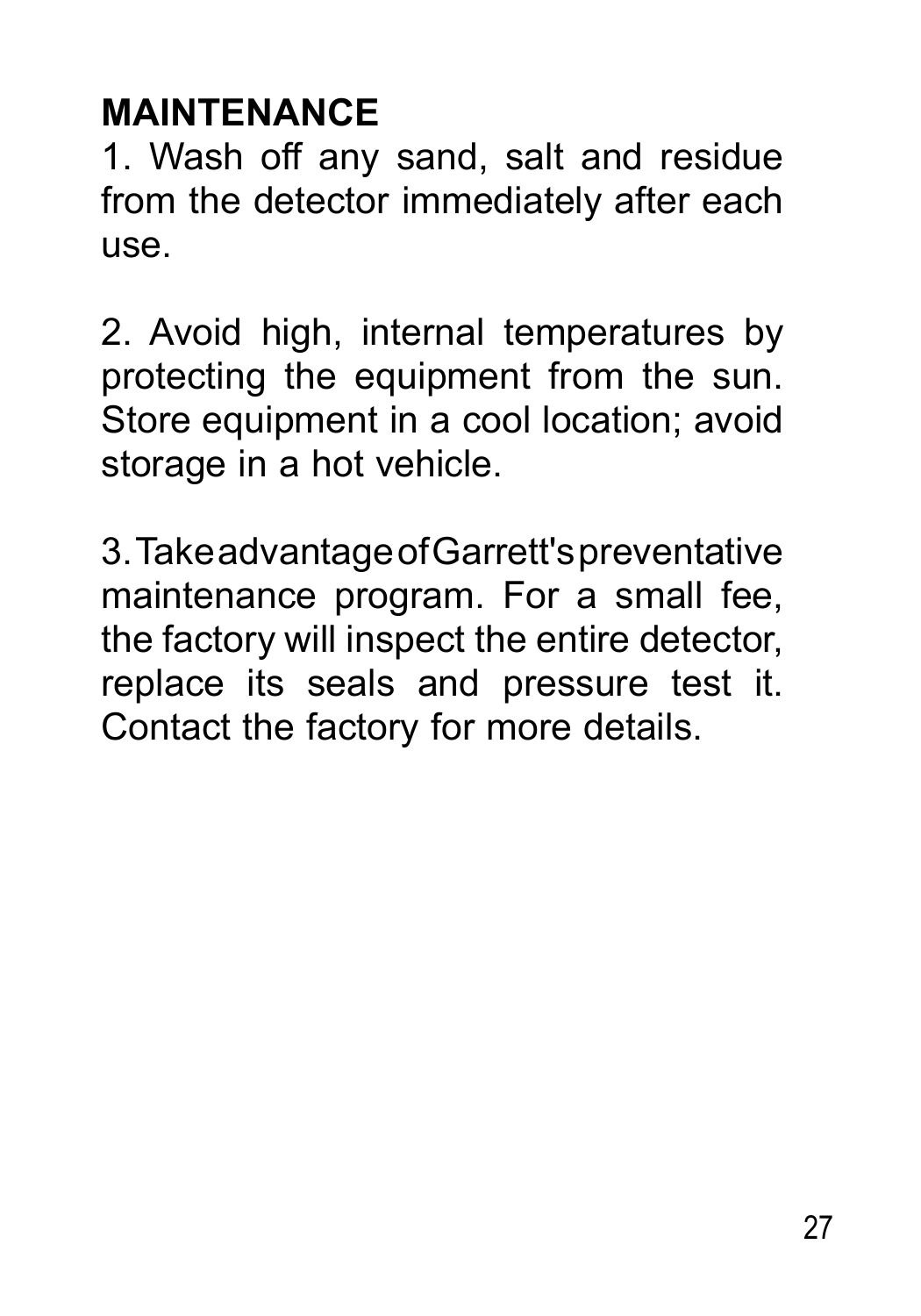#### **Battery replacement**



**Figure 8, Proper battery pack re-installation**

To access the battery pack, unscrew the battery cap at the rear of the detector housing, by hand. Do not use tools. The o-ring should remain in the control housing while the battery pack slides out. When installing batteries ensure that they are aligned with the correct polarity (plus and minus) markings. Re-install the battery pack by placing the contact end of the housing inside first and pointing downward (figure 8). Verify that the o-ring is well-lubricated and free from debris. Add a little silicon grease or petroleum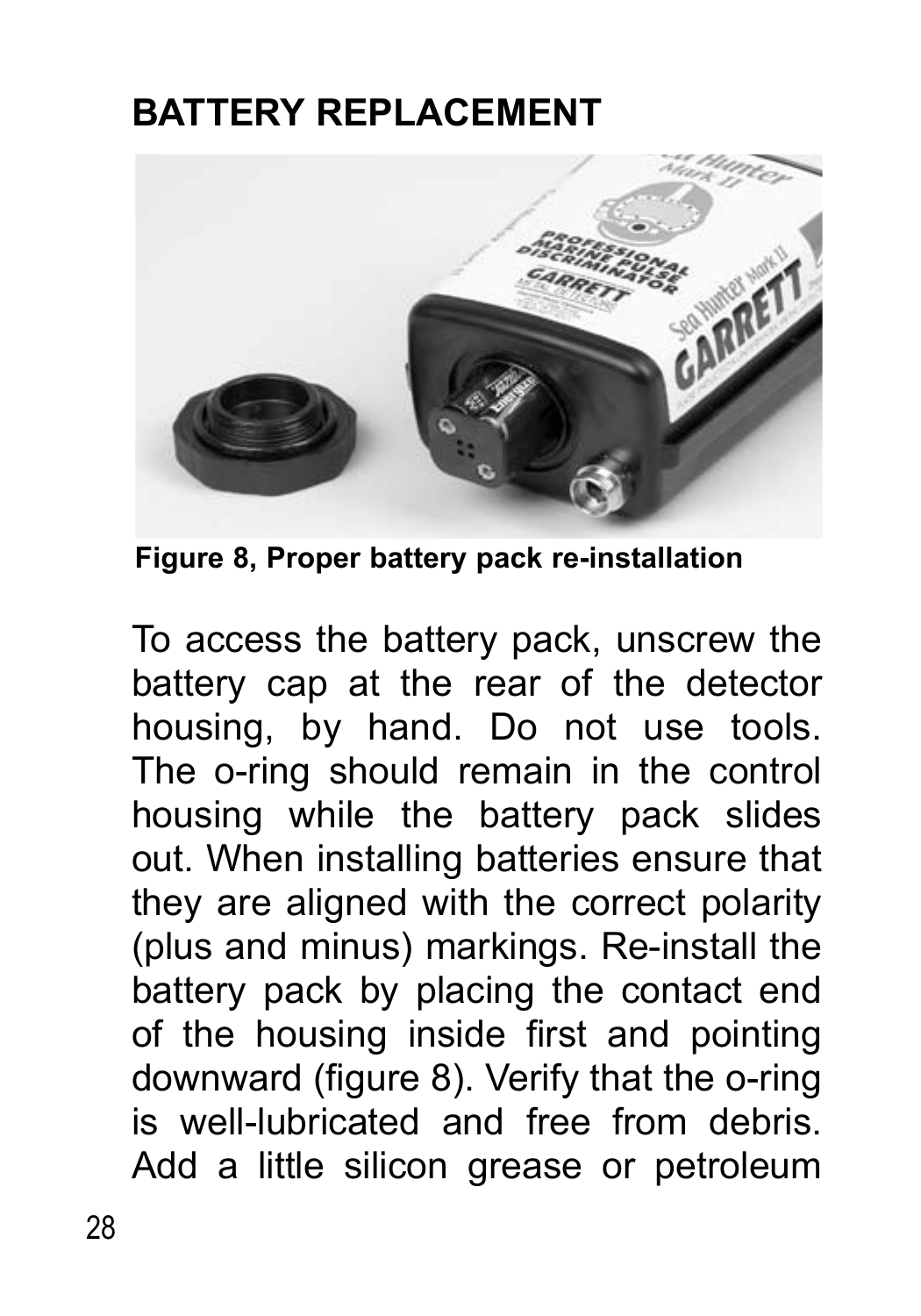jelly, if necessary. Reinstall the battery cap, hand tighten it until it is flush with the housing and the two index marks are aligned as shown (Figure 9).



**Figure 9, Proper battery cap re-installation**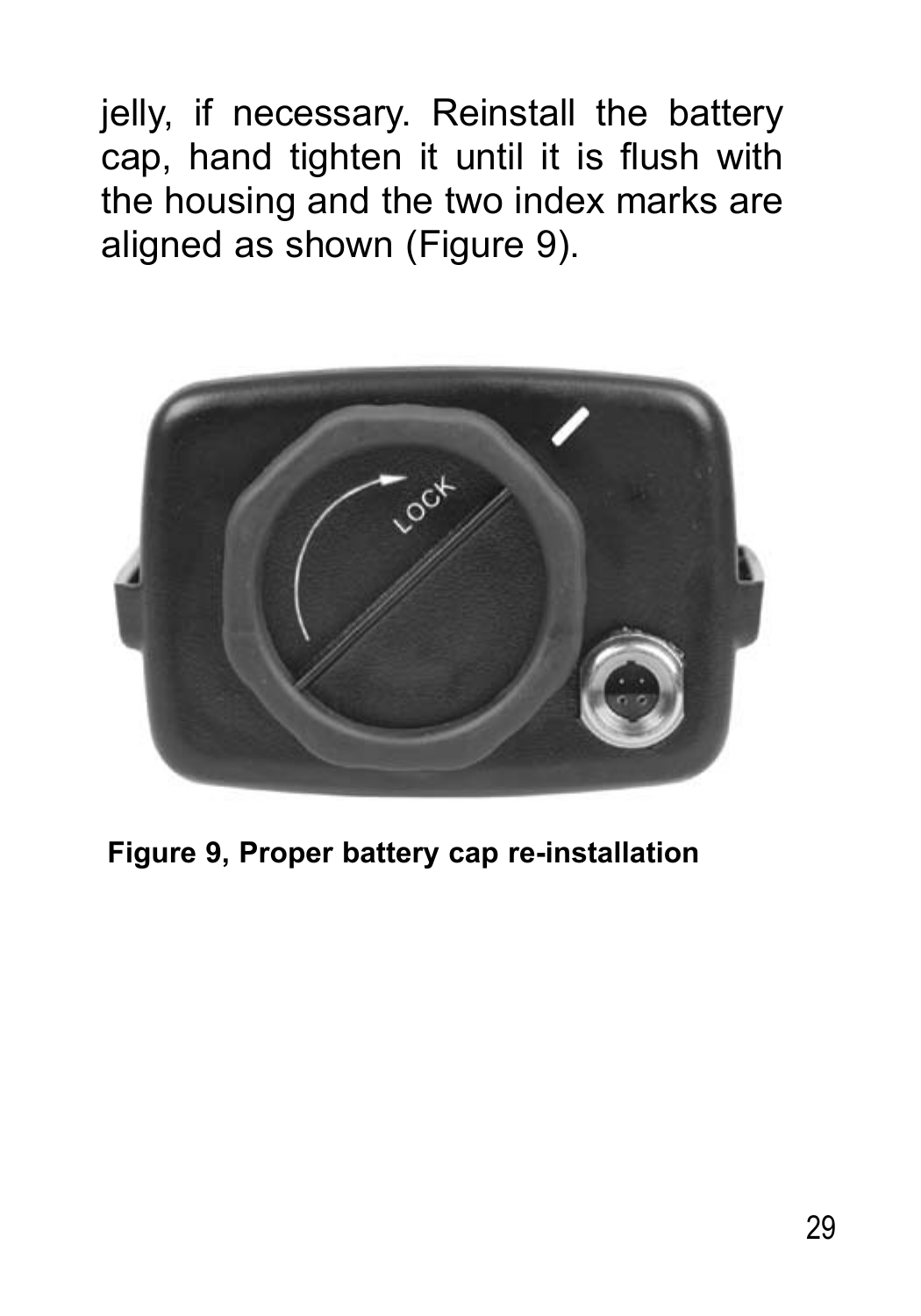#### **Recommended Accessories**

Using the right recovery tools is as essential to treasure hunting as the detector itself. Here are a few examples of recovery tools and their uses (Figure 10).

A hand scoop is useful for dry sand and shallow water recovery up to two feet.

A trowel is best for recovering items in clay or gravel areas.



**Figure 10, Various commercially available recovery tools** 

*Tip: A strong magnet attached to the inside of a scoop will help separate bits of wire and other iron debris from your treasure finds.*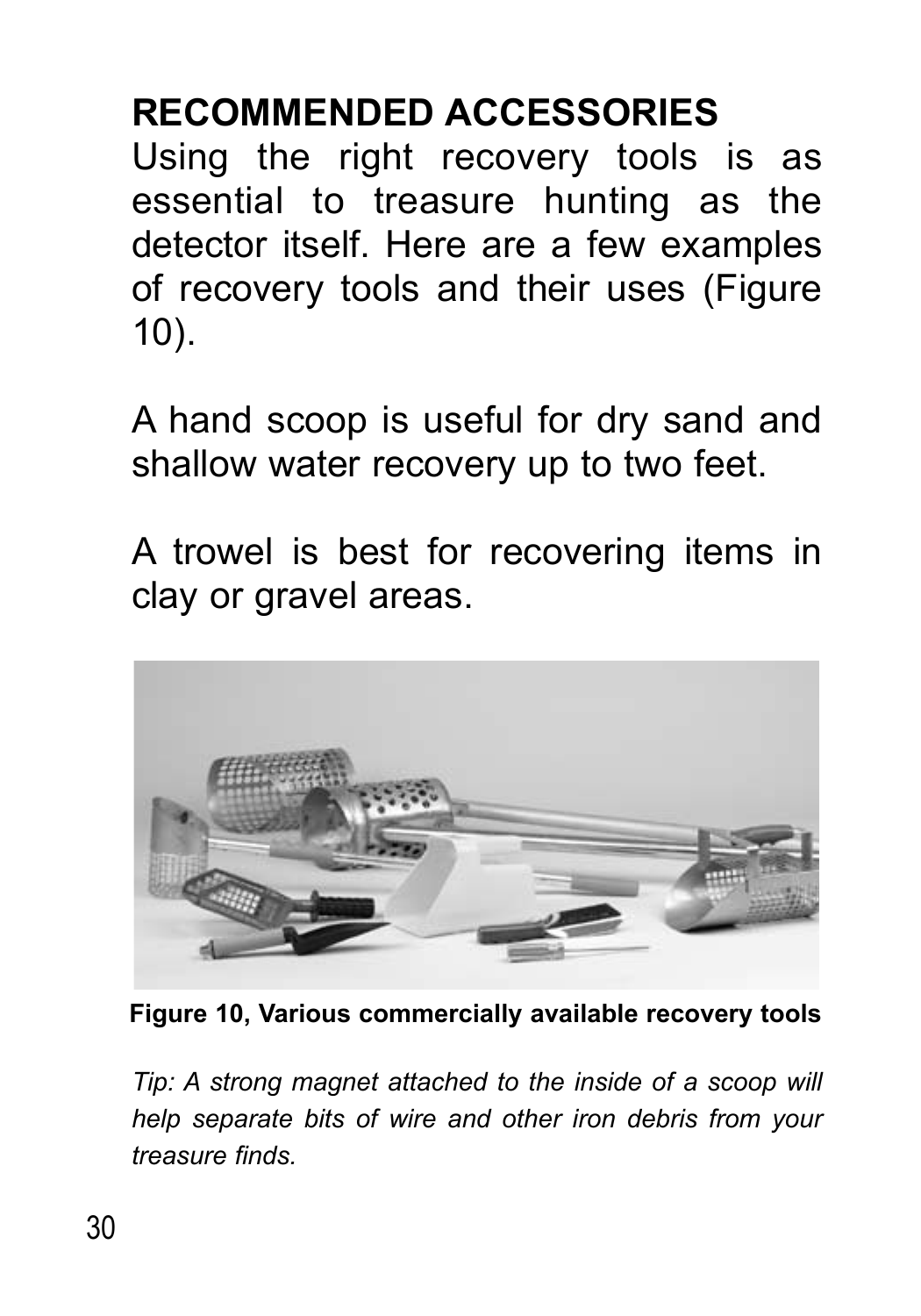# **Specifications**

• Circuit type: Pulse Induction, automatic cancellation of salt/iron mineralization.

- Frequency: 750 pulses per second
- Submersion depth: Up to 200 feet (65 meters) or seven atmospheres
- Buoyancy: Near neutral
- Batteries: Eight "AA"
- Battery life: Approximately 18-22 hours
- Control housing weight: 31 oz.
- Headphones: 11 oz.
- *Sea Hunter Mark II* with ScubaMate, no headphones: 64 oz.
- *Sea Hunter Mark II* with long stem, no headphones: 73 oz.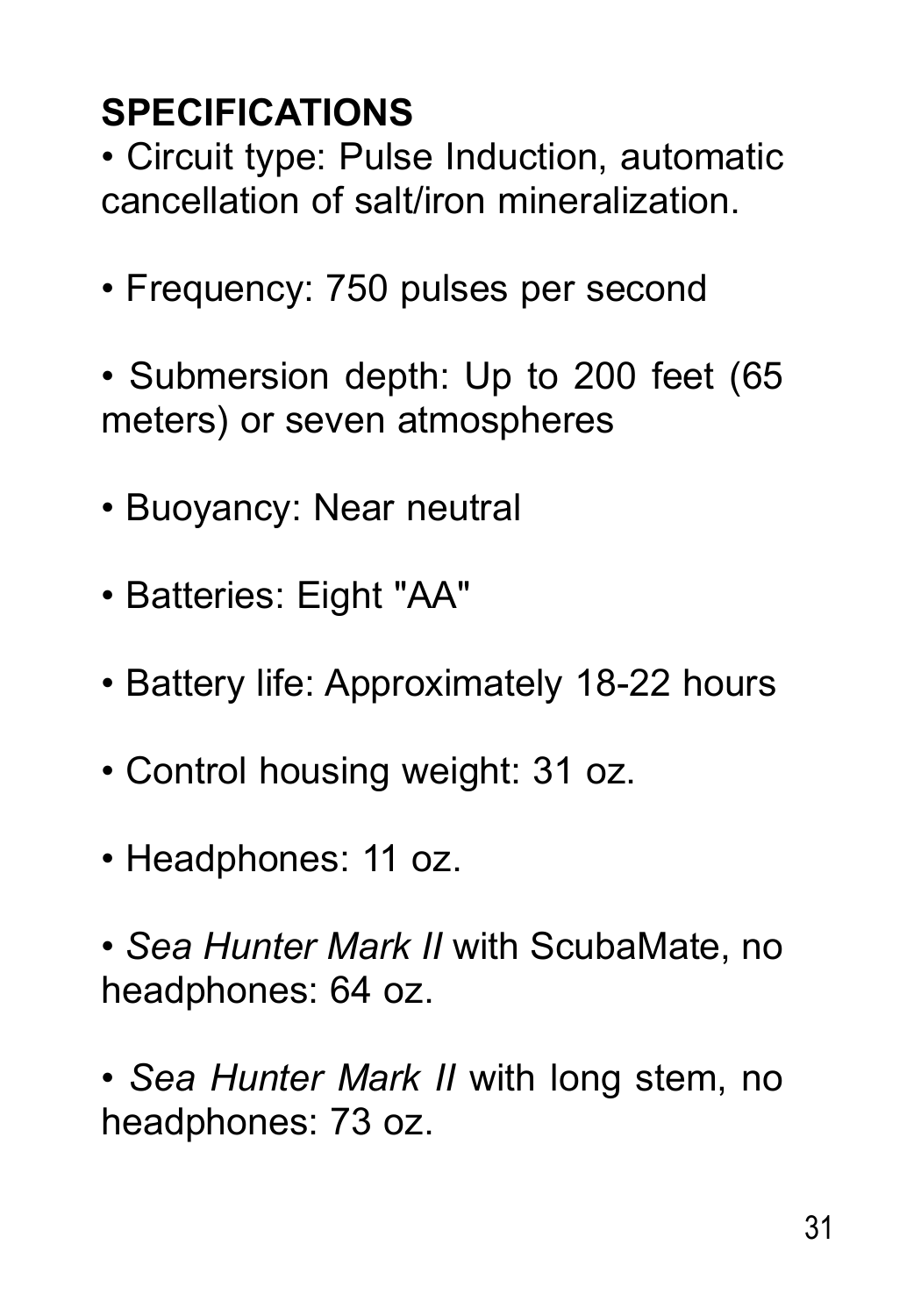# **Repair Service**

If you have difficulty operating the *Sea Hunter Mark II*, take a few minutes to re-read this manual and check the batteries, switches and connectors. If you are unfamiliar with underwater detectors, consult your local Authorized Garrett Dealer or the Garrett factory.

If your *Sea Hunter* needs repair, you should return it to the factory accompanied by a detailed letter describing the problem(s). Carefully pack the detector in its shipping carton or other sturdy box, using packing material or appropriate insulation to protect the parts. Do not include the stems or headphones unless they are part of the problem. Return all coils, unless the problem is mechanical.

Note: Remember to include your name, address and daytime phone number with your shipment.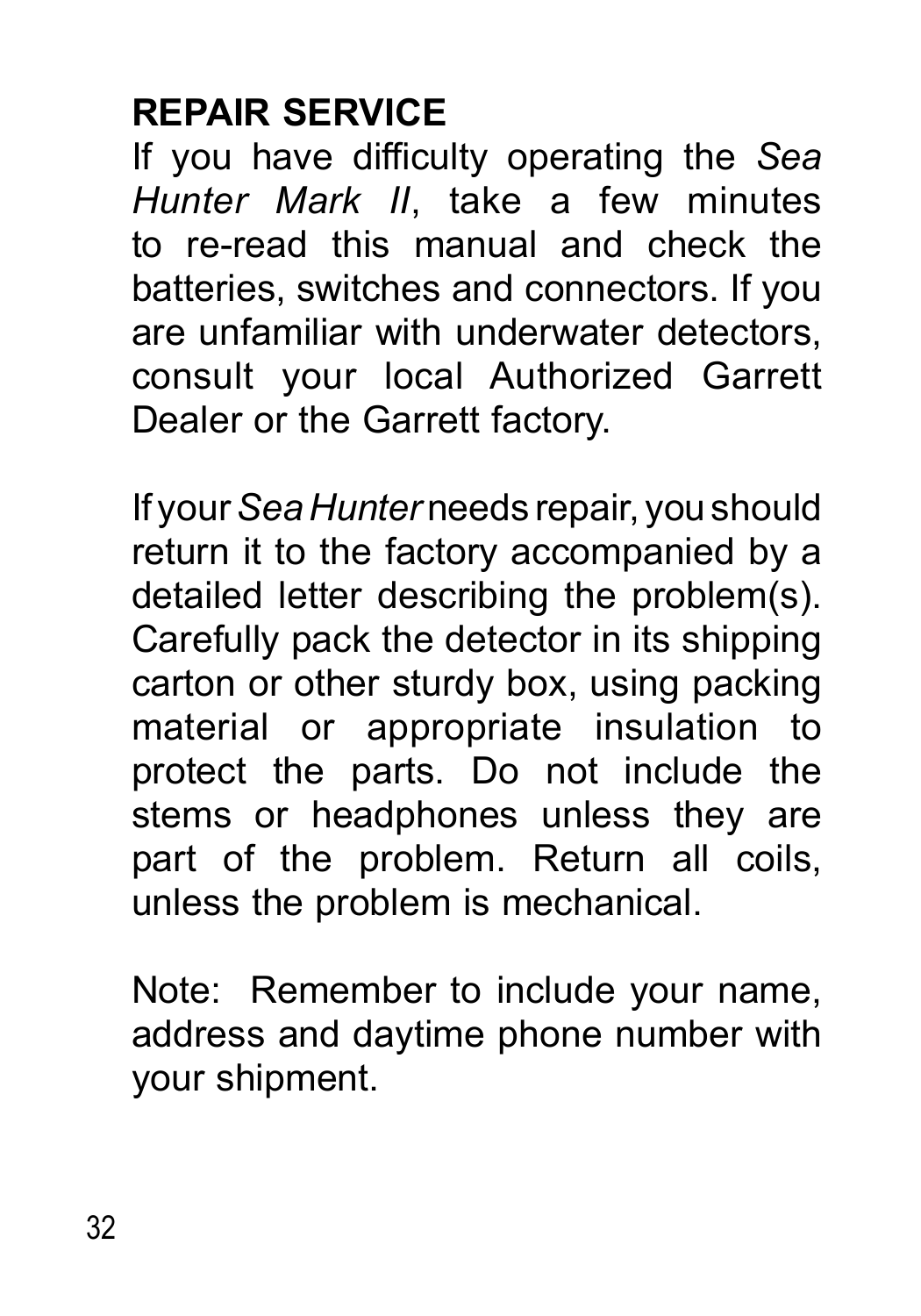Return your detector to: Garrett Metal Detectors 1881 W. State St. Garland, Texas 75042

Please allow one week from the receipt date for the detector's inspection and/or repair and another week for its return. Garrett will automatically return the detector via UPS or Parcel Post unless you provide a written authorization that instructs otherwise.

#### **More Information**

For further assistance, please contact the Garrett Customer Service Department, at 1.800.527.4011 or 972.494.6151.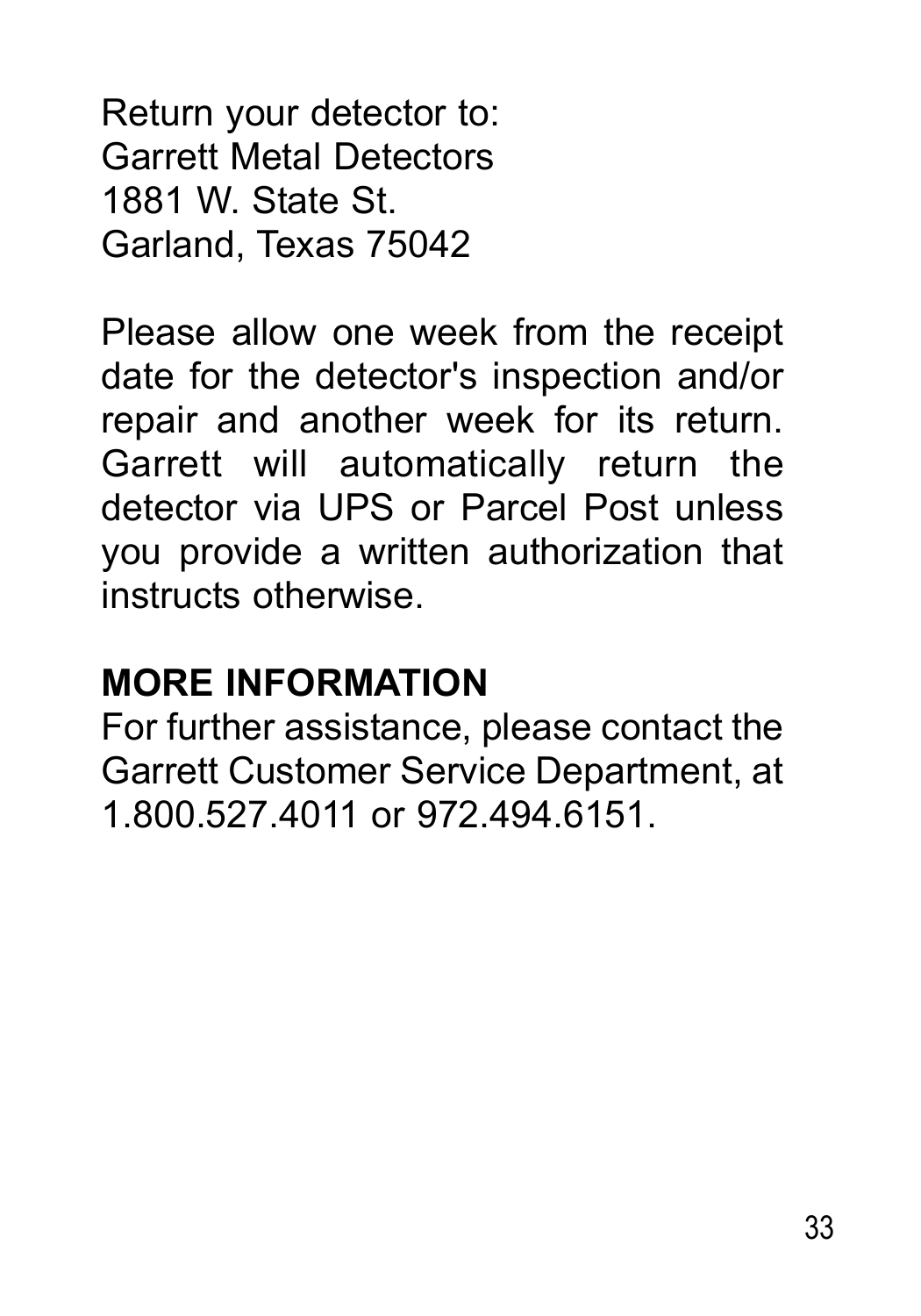#### **Warning**

The following measures must be observed at all times.

Do not hunt in areas where electric lines, gas/water pipelines, bombs or other explosives may be buried.

Never trespass or hunt on private property without permission.

National and state parks, monuments, military sites, etc. are absolutely "off limits".

Always exercise caution when digging toward a target where the underground conditions are unknown.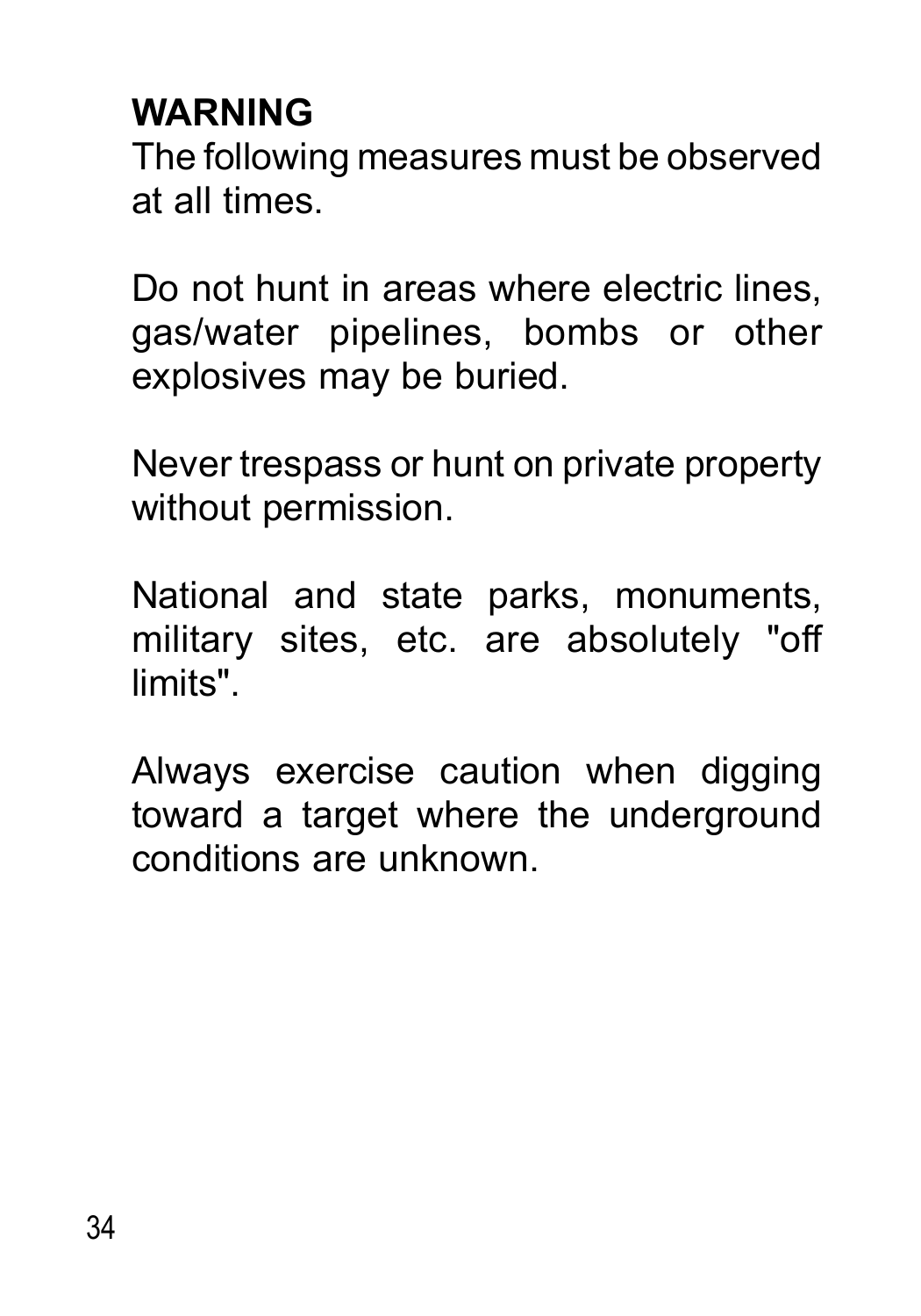#### **Recommended Reading**

There are a variety of books available from Garrett that can teach you how to use a metal detector effectively, give you ideas about places to hunt and help improve your search and recovery skills. (All books are written by Charles Garrett unless specified otherwise.)

The revised classic, *Modern Metal Detectors*, is a book that provides necessary, basic information on metal detectors and their use.

The latest edition of *Treasure Hunting for Fun and Profit* is written especially for beginner hobbyists.

Looking for interesting places to hunt? Why not check out Charles Garrett's book, *Ghost Town Treasures*, or Bob Marx's *Buried Treasures You Can Find*, a book describing countless sites where treasure is believed to exist.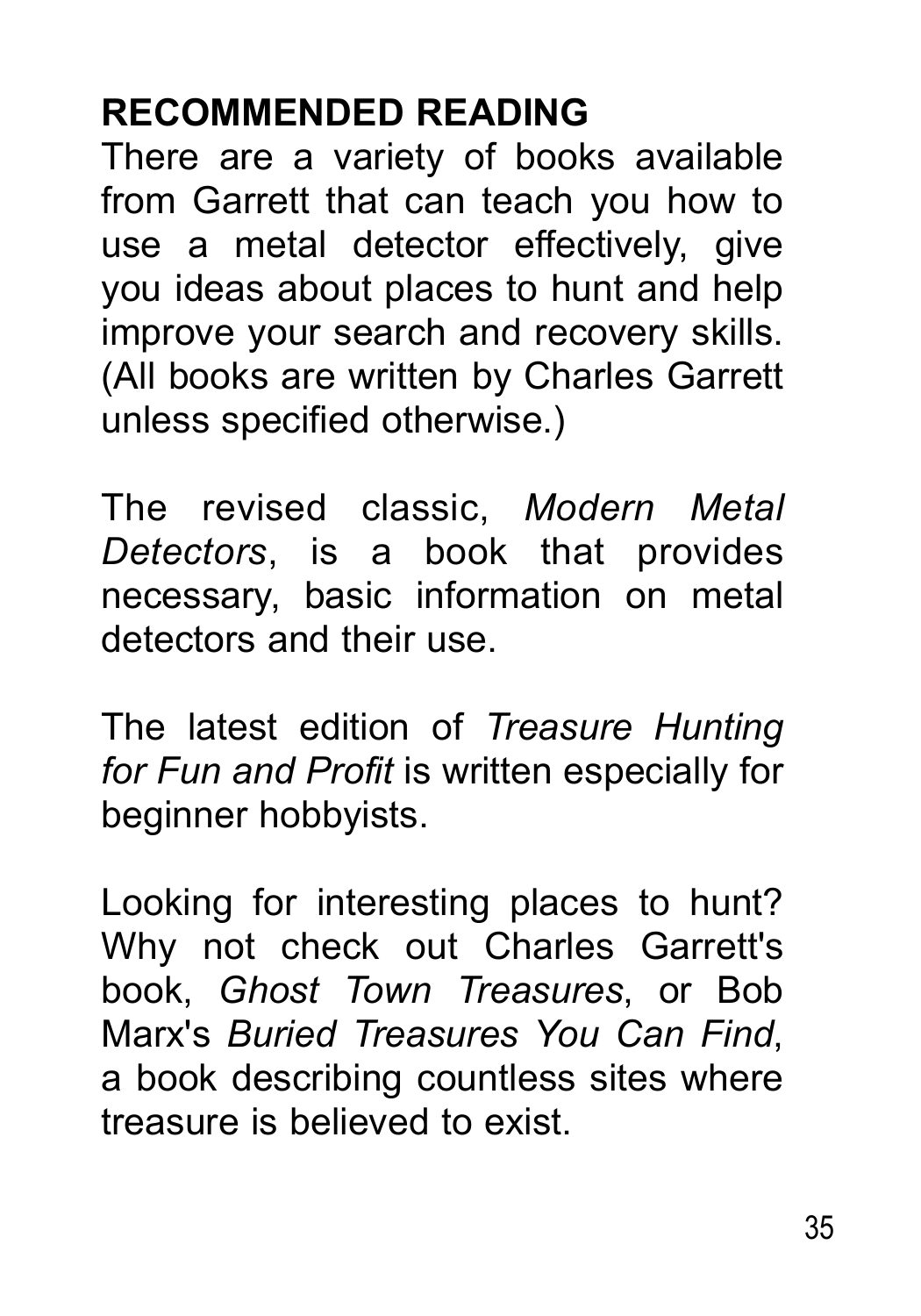*New Successful Coin Hunting*, *You Can Find Gold with a Metal Detector* and *How To Search Sand and Surf* are perfect books for readers who have specific hunting goals.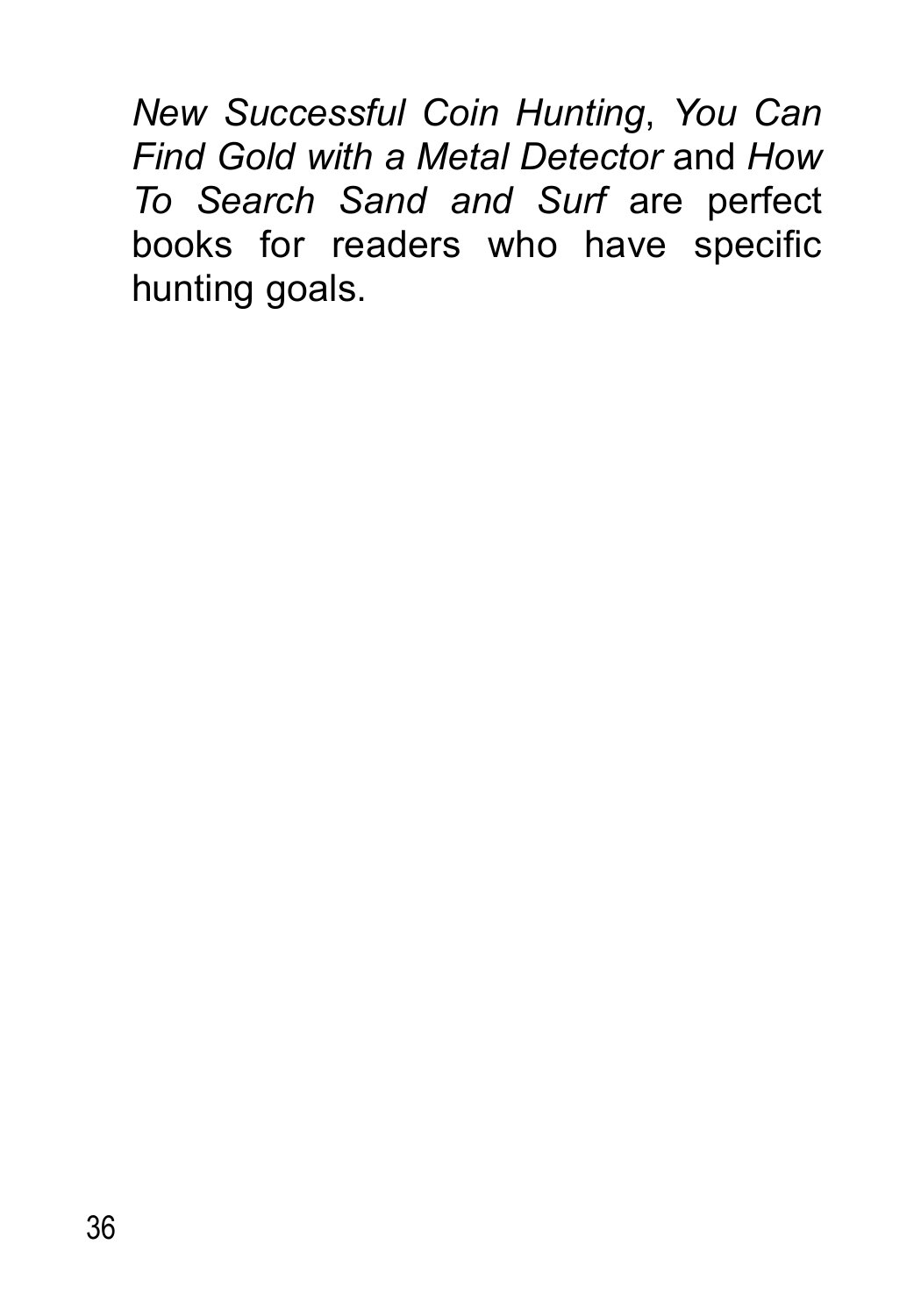#### **Mind Your Manners**

Filling holes and obeying NO TRESPASSING signs are just two of the responsibilities of a dedicated metal detector hobbyist. The sincere request that Charles Garrett makes to everyone who uses his equipment is to leave each place they search in better condition than they found it. Thousands of individuals and organizations have adopted this formal Code of Ethics for Metal Detector Operators:

• I will respect private and public property, all historical and archaeological sites and will not metal detect on these sites without proper permission.

• I will keep informed and obey all laws, regulations and rules governing federal, state and local public land.

• I will aid law enforcement officials whenever possible.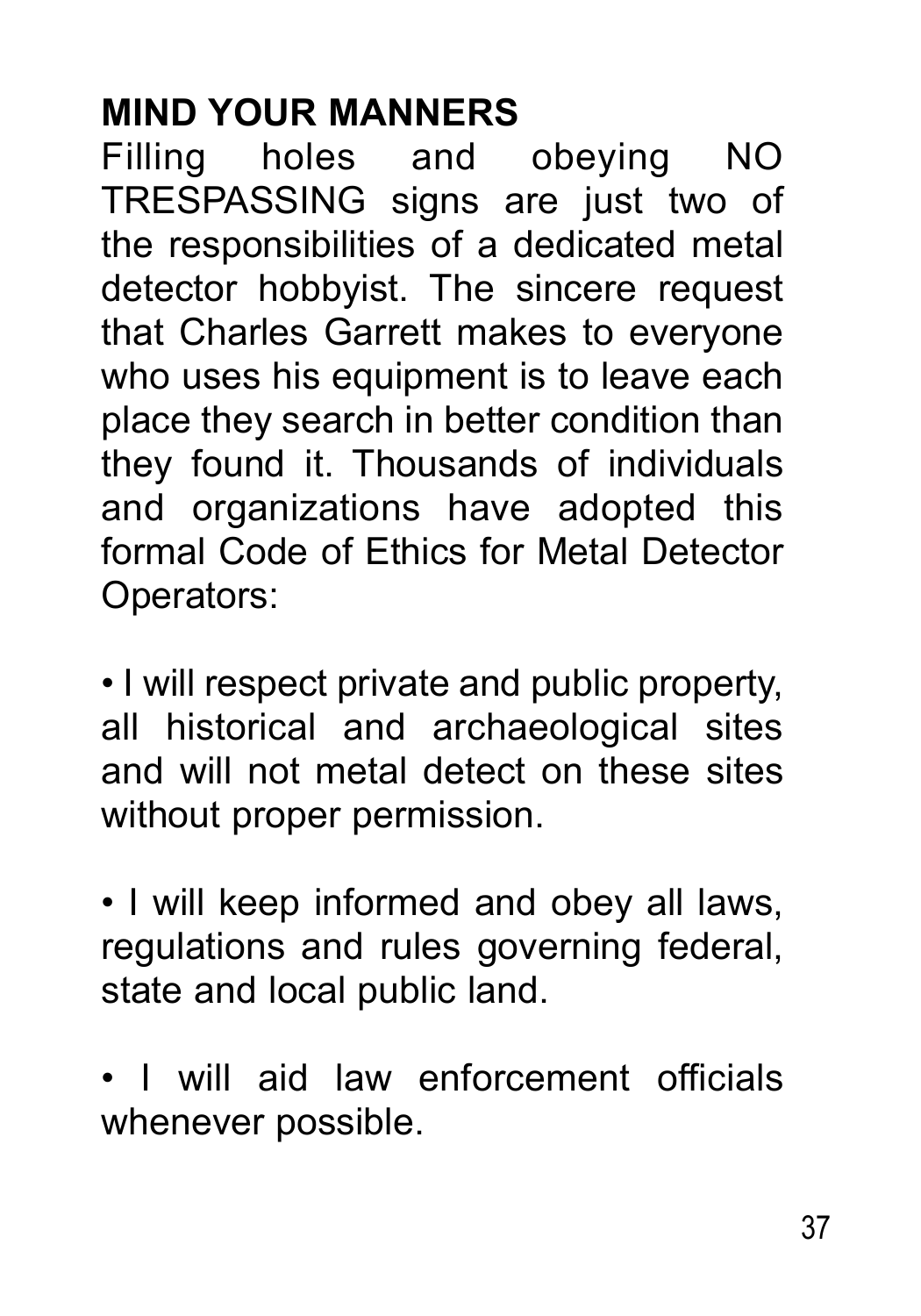• I will not willfully cause damage to property, including fences, signs and buildings and I will always fill the holes I dig.

• I will not destroy property, buildings, or the remains of ghost towns and other deserted structures.

• I will not leave litter or uncovered items lying around. I will carry all trash and discarded targets with me when I leave each search area.

• I will observe the "Golden Rule" using good outdoor manners and conducting myself at all times in a manner that will enhance the public image of everyone involved in the field of metal detection.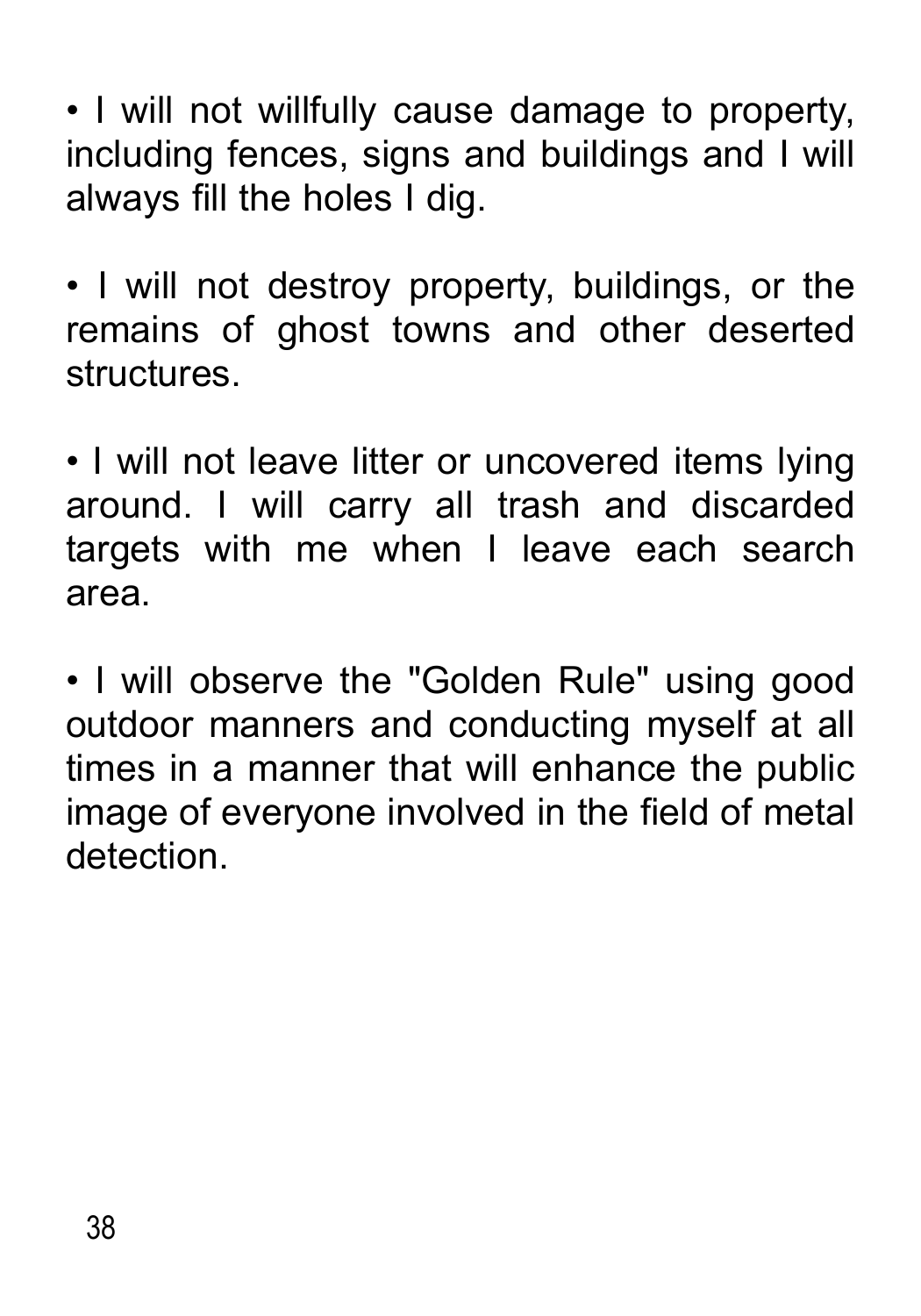#### **Patent protection**

Garrett's high tech instruments are protected by one or more of the following United States Patents and other Patents Pending: 4,398,104, 4,423,377, 4,303,879, 4,334,191, 3,662,225, 4,162,969, 4,334,192, 4,488,115, 4,700,139, 4,709,213,

Design 274,704 and 297,221

G. B. Design 2,011,852

Australia Design 111,674.

Other patents pending.

All Garrett detectors are manufactured in the United States of America.

© 2008 Garrett Metal Detectors All rights reserved.